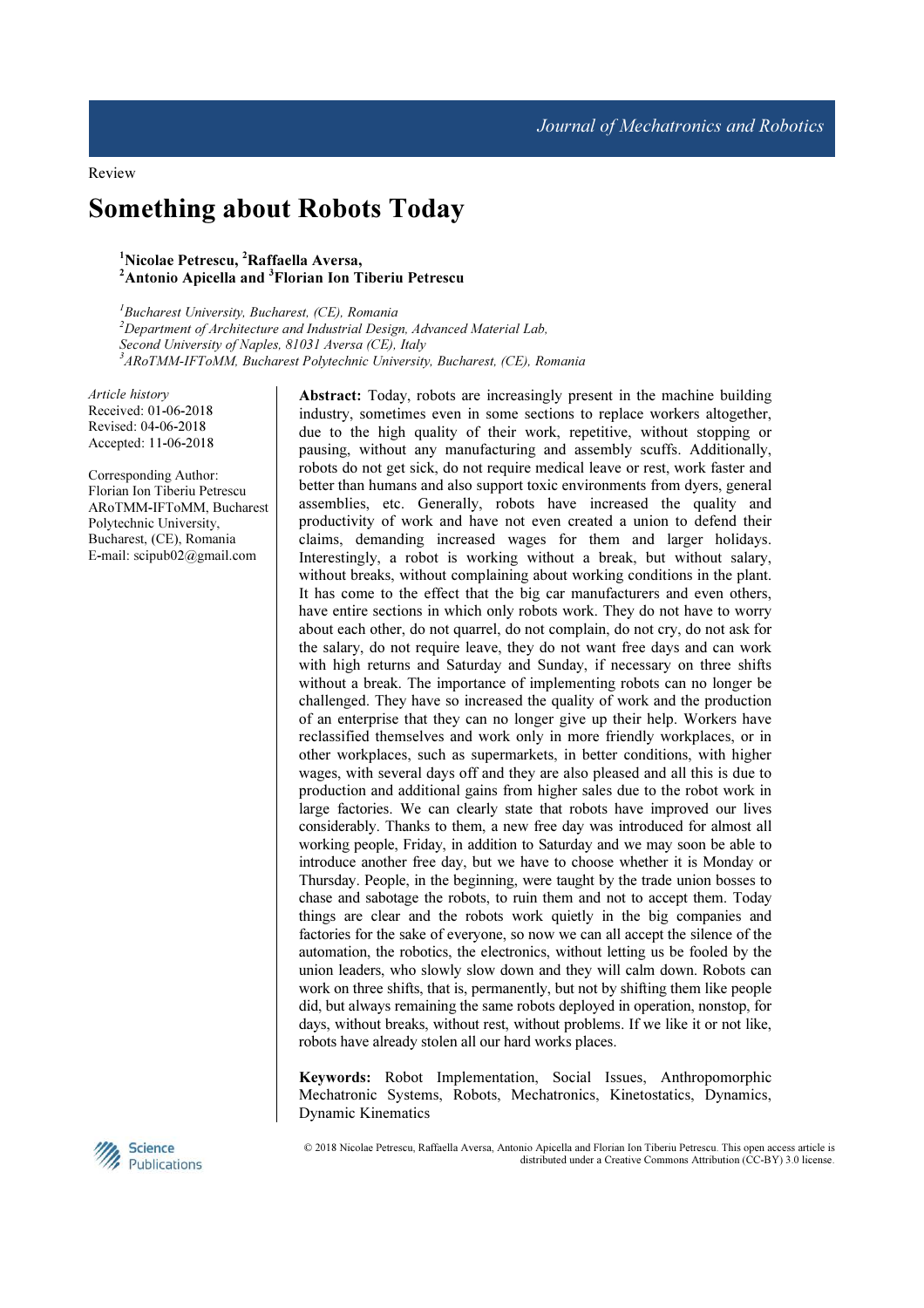# Introduction

Today, robots are increasingly present in the machine building industry, sometimes even in some sections to replace workers altogether, due to the high quality of their work, repetitive, without stopping or pausing, without any manufacturing and assembly scuffs.

Additionally, robots do not get sick, do not require medical leave or rest, work faster and better than humans and also support toxic environments from dyers, general assemblies, etc.

Generally, robots have increased the quality and productivity of work and have not even created a union to defend their claims, demanding increased wages for them and larger holidays. Interestingly, a robot is working without a break, but without salary, without breaks, without complaining about working conditions in the plant.

Robots can work on three shifts, that is, permanently, but not by shifting them like people did, but always remaining the same robots deployed in operation, nonstop, for days, without breaks, without rest, without problems.

It has come to the effect that the big car manufacturers and even others, have entire sections in which only robots work. They do not have to worry about each other, do not quarrel, do not complain, do not cry, do not ask for the salary, do not require leave, they do not want free days and can work with high returns and Saturday and Sunday, if necessary on three shifts without a break.

The importance of implementing robots can no longer be challenged. They have so increased the quality of work and the production of an enterprise that they can no longer give up their help. Workers have reclassified themselves and work only in more friendly workplaces, or in other workplaces, such as supermarkets, in better conditions, with higher wages, with several days off and they are also pleased and all this is due to production and additional gains from higher sales due to the robot work in large factories.

We can clearly state that robots have improved our lives considerably. Thanks to them, a new free day was introduced for almost all working people, Friday, in addition to Saturday and we may soon be able to introduce another free day, but we have to choose whether it is Monday or Thursday.

People, in the beginning, were taught by the trade union bosses to chase and sabotage the robots, to ruin them and not to accept them. Today things are clear and the robots work quietly in the big companies and factories for the sake of everyone, so now we can all accept the silence of the automation, the robotics, the electronics, without letting us be fooled by the union leaders, who slowly slow down and they will calm down.

If we like it or not like, robots have already stolen all our hard works places.

Anthropomorphic robots are, as I have already said, in most of the most widespread and widely used works

worldwide today, due to their ability to adapt quickly to forced work, working without breaks or breaks 24 h a day, without unpaid leave without asking for food, water, air, or salary. Anthropomorphic robots are supple, elegant, easy to configure and adapted to almost any required location, being the most flexible, more useful, more penetrating, easy to deploy and maintain. For the first time, these robots have asserted themselves in the automotive industry and especially in the automotive industry, today they have penetrated almost all industrial fields, being easily adaptable, flexible, dynamic, resilient, cheaper than other models, occupying a volume smaller but with a major working space. They can also work in toxic or dangerous environments, so used in dyeing, chemical cleaners, in chemical or nuclear environments, where they handle explosive objects, or in military missions to land or sea mines, even if they were banned to use, because there are still countries around the globe that use them, such as Afghanistan.

The most used today's industrial robots, is built. The importance of the study of anthropomorphic robots has also been signaled, being today the most widespread robots worldwide, due to its simple design, construction, implementation, operation and maintenance. In addition, anthromomorphic systems are simpler from a technological and cheaper point of view, performing a continuous, demanding, repetitive work without any major maintenance problems. The basic module of these robots was also presented geometrically, cinematically, of the forces, of its total static balancing and of the forces that arise within or after balancing. In the present paper we want to highlight the dynamics of the already statically balanced total module. It has been presented in other works and studied matrix spatially, or more simply in a plan, but in this case, it is necessary to move from the working plane to the real space, or vice versa, passage that we will present in this study. In the basic plan module already presented in other geometric and cinematic works, we want to highlight some dynamic features such as static balancing, total balancing and determination of the strength of the module after balancing. Through a total static balancing, balancing the gravitational forces and moments generated by the forces of gravity is achieved, balancing the forces of inertia and the moments (couples) generated by the presence of inertial forces (not to be confused with the inertial moments of the mechanism, which appear separately from the other forces, being part of the inertial torsion of a mechanism and depending on both the inertial masses of the mechanism and its angular accelerations. Balancing the mechanism can be done through various methods. Partial balancing is achieved almost in all cases where the actuators (electric drive motors) are fitted with a mechanical reduction, a mechanical transmission, a sprocket, spiral gear, spool screw type. This results in a "forced" drive balancing from the transmission, which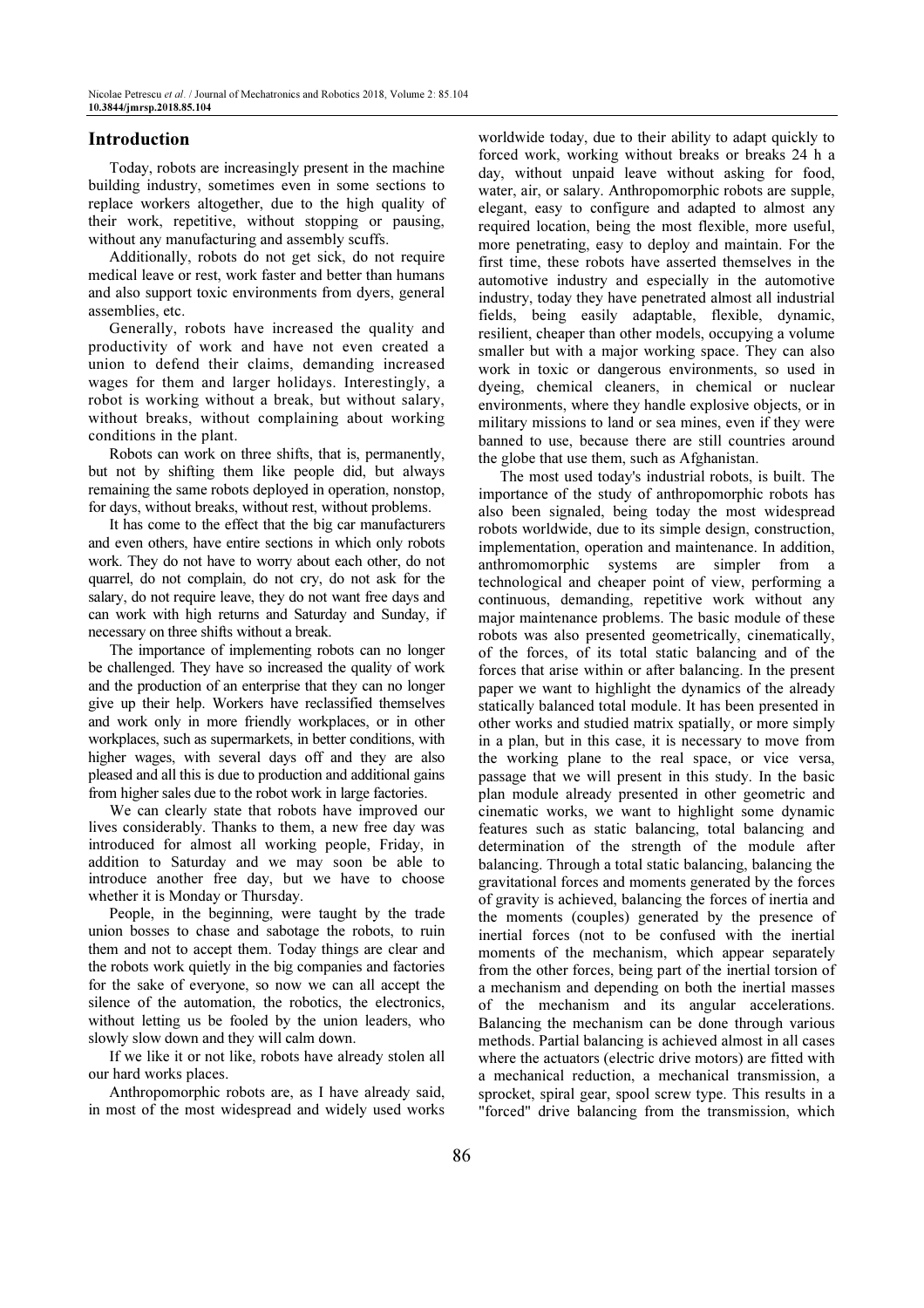makes the operation of the assembly to be correct but rigid and with mechanical shocks. Such balancing is not possible when the actuators directly actuate the elements of the kinematic chain without using mechanical reducers (Antonescu and Petrescu, 1985; 1989; Antonescu et al., 1985a; 1985b; 1986; 1987; 1988; 1994; 1997; 2000a; 2000b; 2001; Aversa et al., 2017a; 2017b; 2017c; 2017d; 2017e; 2016a; 2016b; 2016c; 2016d; 2016e; 2016f; 2016g; 2016h; 2016i; 2016j; 2016k; 2016l; 2016m; 2016n; 2016o; Berto et al., 2016a; 2016b; 2016c; 2016d; Cao et al., 2013; Dong et al., 2013; Comanescu, 2010; Franklin, 1930; He et al., 2013; Lee, 2013; Lin et al., 2013; Liu et al., 2013; Mirsayar et al., 2017; Padula and Perdereau, 2013; Perumaal and Jawahar, 2013; Petrescu, 2011; 2015a; 2015b; Petrescu and Petrescu, 1995a; 1995b; 1997a; 1997b; 1997c; 2000a; 2000b; 2002a; 2002b; 2003; 2005a; 2005b; 2005c; 2005d; 2005e; 2011; 2012a; 2012b; 2013a; 2013b; 2016a; 2016b; 2016c; Petrescu et al., 2009; 2016; 2017a; 2017b; 2017c; 2017d; 2017e; 2017f; 2017g; 2017h; 2017i; 2017j; 2017k; 2017l; 2017m; 2017n; 2017o; 2017p; 2017q; 2017r; 2017s; 2017t; 2017u; 2017v; 2017w; 2017x; 2017y; 2017z; 2017aa; 2017ab; 2017ac; 2017ad; 2017ae; 2018 a-n).

# Materials and Methods

The Mitsubishi Mechatronic Stand, from the JC104 Mechatronics Room, Theory of Mechanisms and Robots, Engineering Department at the Polytechnic University of Bucharest, can help researchers and students to determine in real time various kinematic and dynamic parameters (Fig. 1).

Mechatronic positioning system consists of:

Position controller

The servoamplifier adapted to the position controller Stepper motor

Actuator

Hardware and interconnect software

Position controller:

Positioning modules are chain pulse output units, which offer the controller the ability to position stepper motors and actuators via the drive unit.

Number of control axes: 2 independent or simultaneous axes;

Program memory: 7.8 Kpad with included RAM, recovery battery and optional EEPROM;

Positioning:

Method: Absolute or incremental data;

Units: mm, inch, degrees and pulse;

Counting resolution:  $31$  bit + signal,  $-2147483648$  to 2147483647;

Maximum Counting Frequency: 200 kHz; Speed: 1,530,000 mm/min.; I/O points: 8;

Power supply: 24 V DC (-15% to +10%); Power consumed: 10; Weight: 0.4 kg; Dimension (mm): 86×90×87 Servoamplifier adapted to the position controller (Fig. 2):

They must provide facilities in making loose and open loops.

The continuous torque - with feedback from the encoder and speeds from 4500 rpm, up to 300% of torque is made from 0 to the maximum speed;

High dynamic performance - in applications requiring short duty cycles, eliminating operating problems and increasing output and reducing standby time;

Adaptive real-time tuning - automatic settings remove closed-loop system malfunctions, making it fast and easy to install;

Other features to include:

Simple test operations providing standard functions from the keys to the unit;

Ultra-low inertia motors on the HC-PQ range for required cycle demands and fast dynamic response;

Extensive protective functions to prevent engine and amplifier damage;

Overall standards approved by the EC and the UL;

Serial communication interface option with Windows-based software that allows advanced communications and diagnostic tools.

All can be seen and monitored in real-time on the device's large screen (Fig. 3), being completely separate from the main monitor.

#### Stepper Motor

Transport units, handling devices and variable-stroke processing lines are supported by simple programs for different positioning applications (Fig. 4).

The stepper motor must have:

5 walking modes (without brake); Driving screw:  $\varnothing$ 8 mm slip screw, ball screw  $\varnothing$ 8 mm; Race (mm): 6-12; 2-5; Repeatability of positioning:  $\pm 0.05$  mm;  $\pm 0.03$  mm; Speed (mm / s): 6-10; 12-200; 2-30; 5-80; Horizontal workload (kg): 3 (2); 2 (2); 3 (2); 3 (2); Guiding type: direct drive guidance; Temperature range for operation (0C): 5-40; Applicable driver CE marker accessories;

Actuator adapted to the position controller, stepper motor and servo amplifier, shown above. By attaching a module to the base unit of the controller, the connection interface (adapter) is required.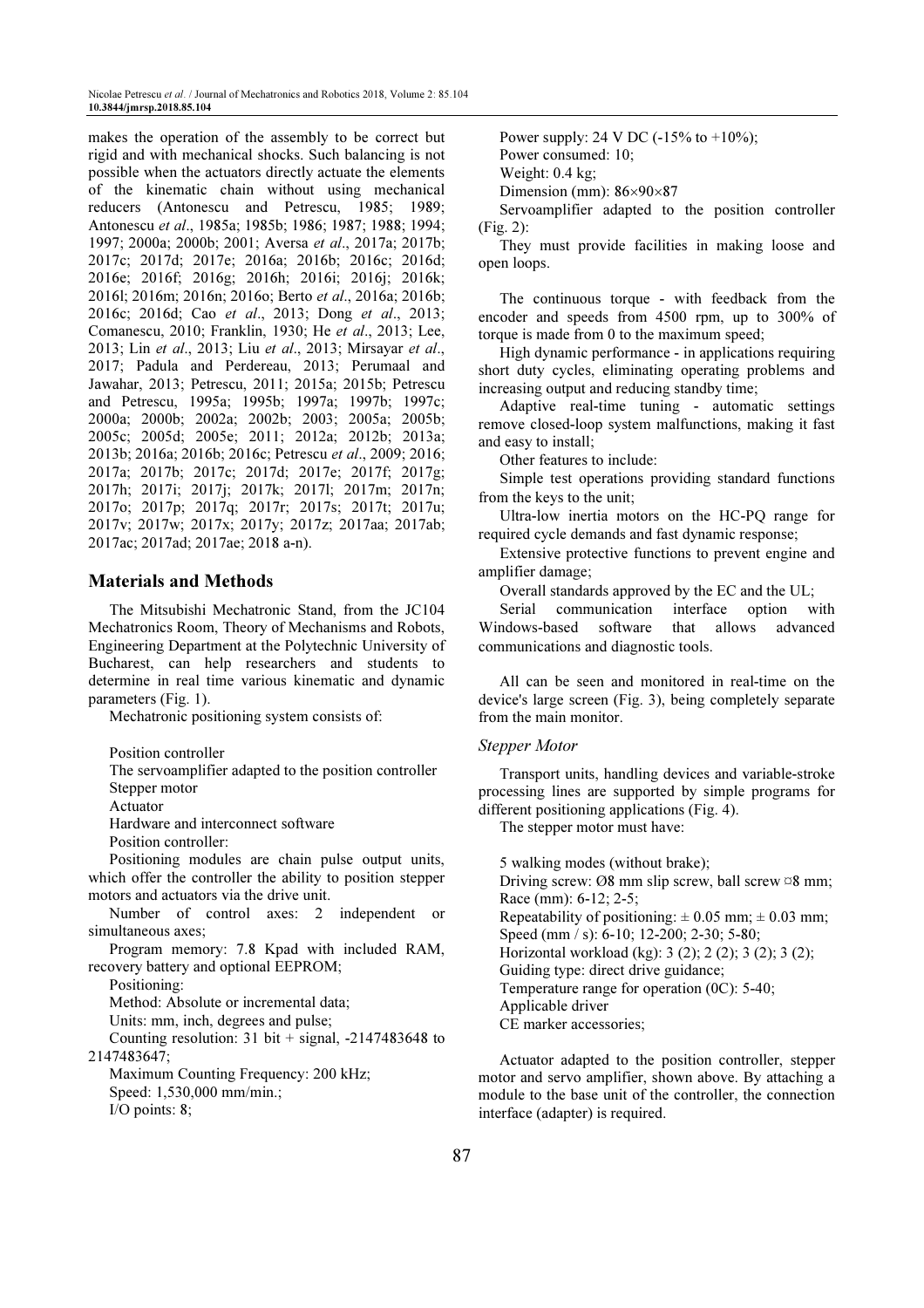

Fig. 1: Mechatronic positioning system - (Command and control system)



Fig. 2: Command and control system: Servo amplifier adapted to the position controller



Fig. 3: All can be seen and monitored in real-time on the device's large screen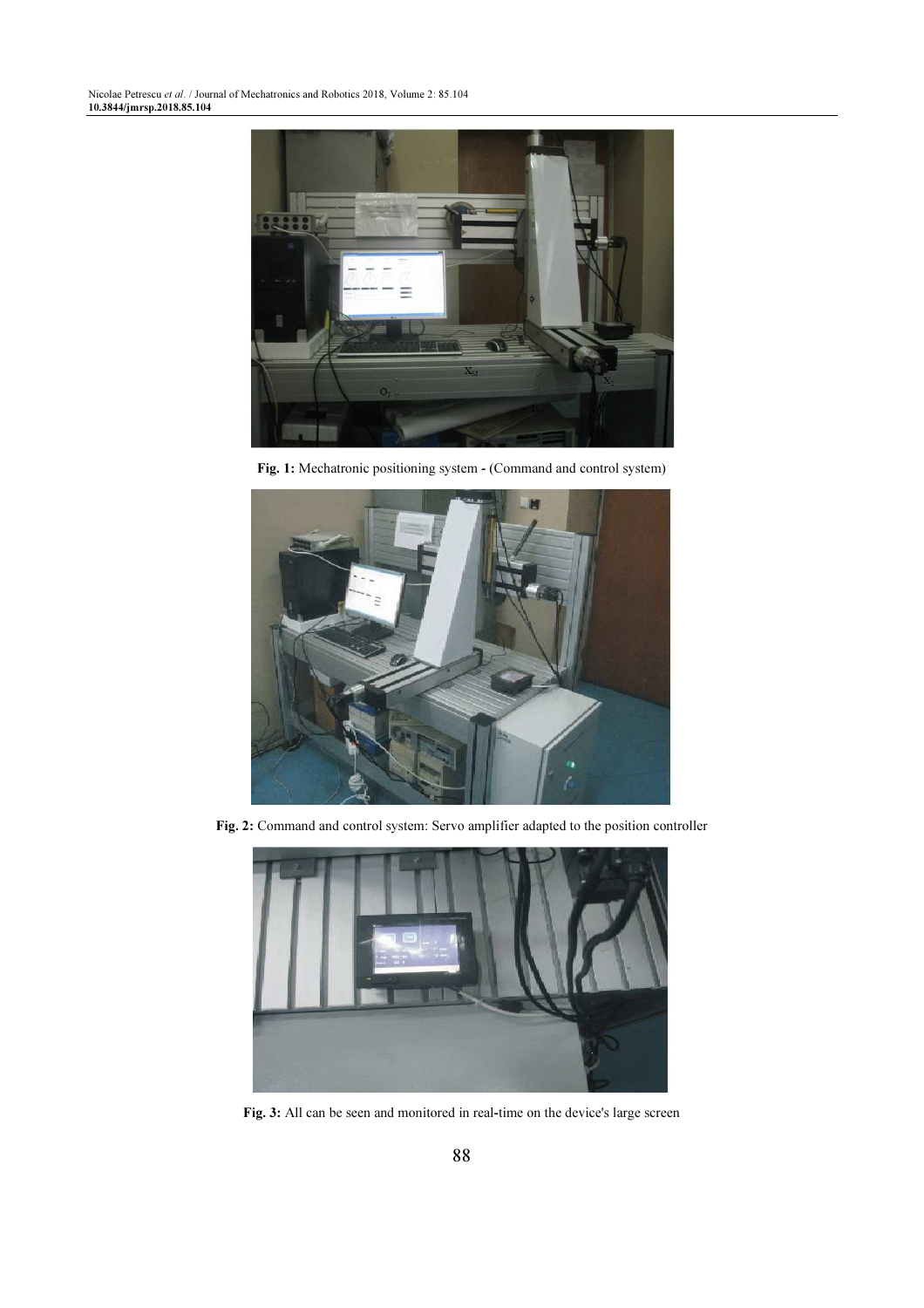

Fig. 4: Transport units, handling devices and variable-stroke processing lines are supported by simple programs for different positioning applications



Fig. 5: Modular mechatronic system for didactic laboratory - (Control system)

Interconnect hardware and software components adapted to the position controller, stepper motor and servo amplifier listed above.

Friendly programming software allows even beginners to perform complicated positioning tasks in an easy way.

# Modular Mechatronic System for Didactic Laboratory - (Control System)

The modular concept is ideal for initial training and continuous improvement in mechatronics. Functional modules must be adapted to the various automated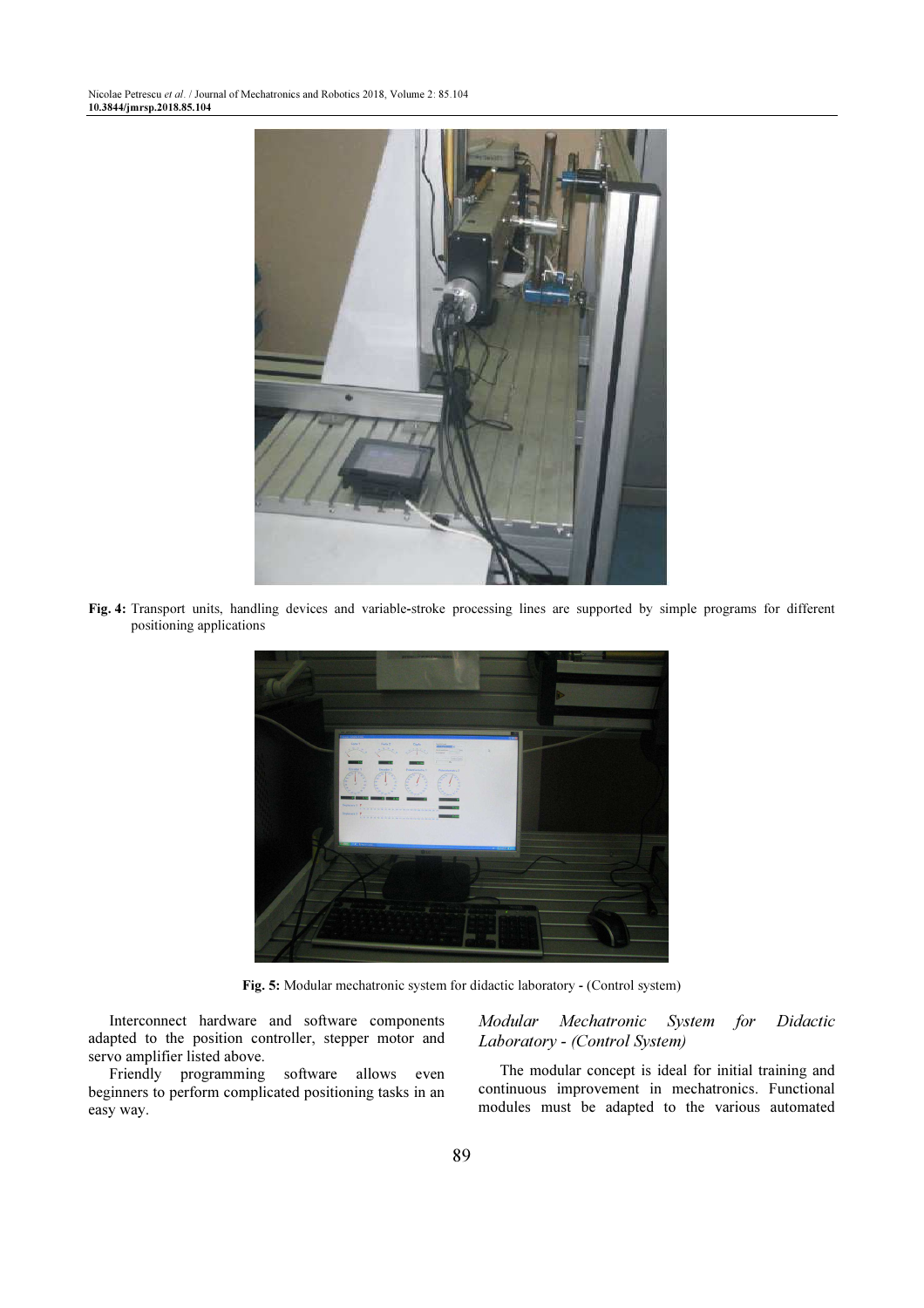technologies (Fig. 5). The modules are placed on an expandable mechatronic system, so it can be expanded by creating new projects and making some ideas worthwhile.

The complete station includes conveyor station, processing station, storage station, PLC, pressure source, hardware and interconnection software.

The conveyor station contains the conveyor module, the test unit module with 4 test positions, the separation modules.

The processing station comprises the handling module, the pneumatic pressing module, the operating unit.

The storage station comprises the horizontal axis module, the vertical axis module, the storage module, the maintenance module.

Industrial robots have penetrated all important areas (Fig. 6 and 7).

The Nao robot (Fig. 8) helps students and researchers create different algorithms capable of developing the robot's robot as diverse as possible, but also the possibility of making previously thought-out programs that enable him to perform a more complex chain of different action movements different, accompanied by work, dancing, talking. Several years ago, when it was conceived, robot Nao enjoyed great success and increased global attractiveness.



Fig. 6: An industrial robot



Fig. 7: A manufacturing cell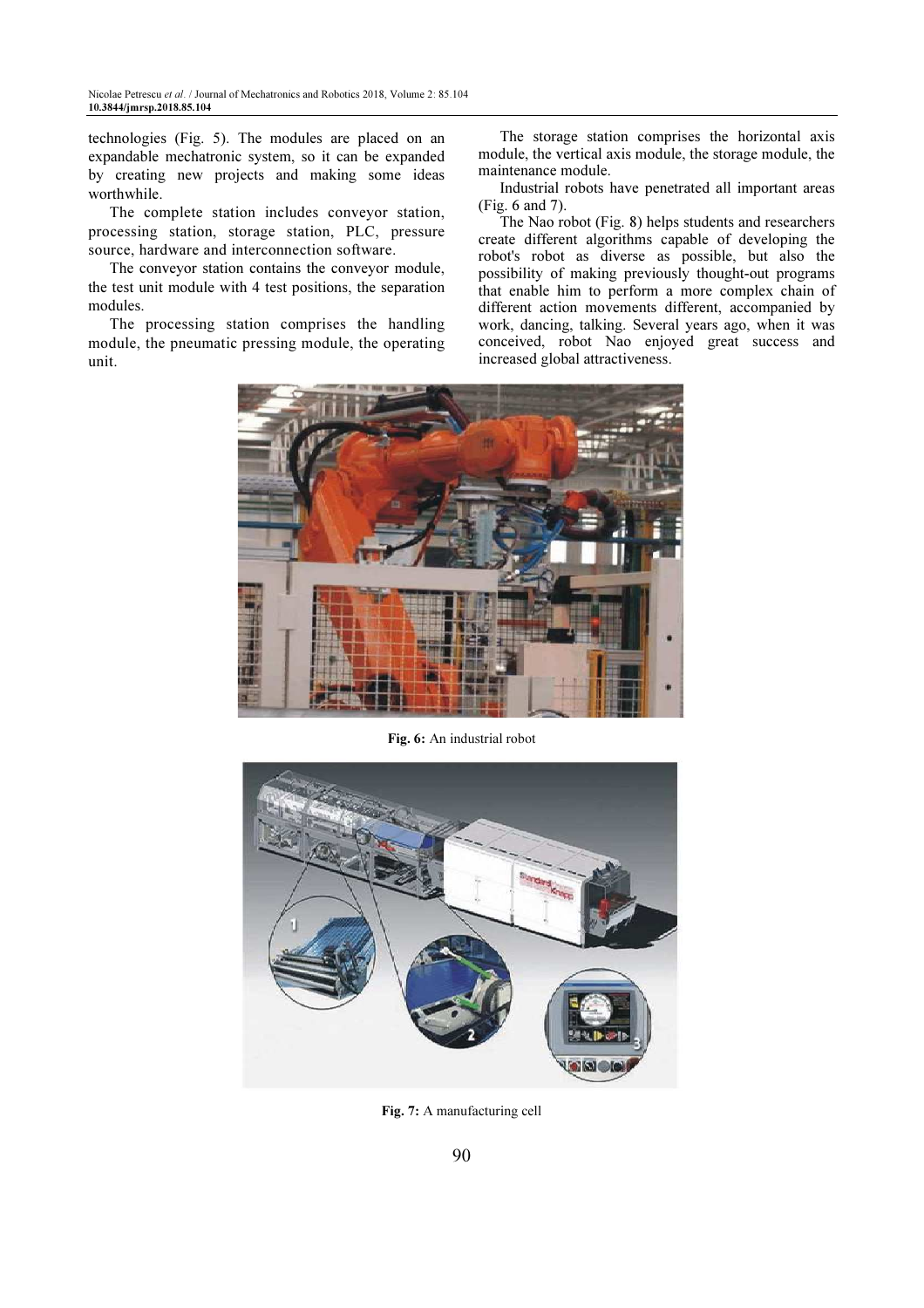

Fig. 8: The Nao robot



Fig. 9: The Motoman SDA5D



Fig. 10: A robot capable of playing with children and talking to them, socializing without scaring them



Fig. 11: A robot capable of play ping pong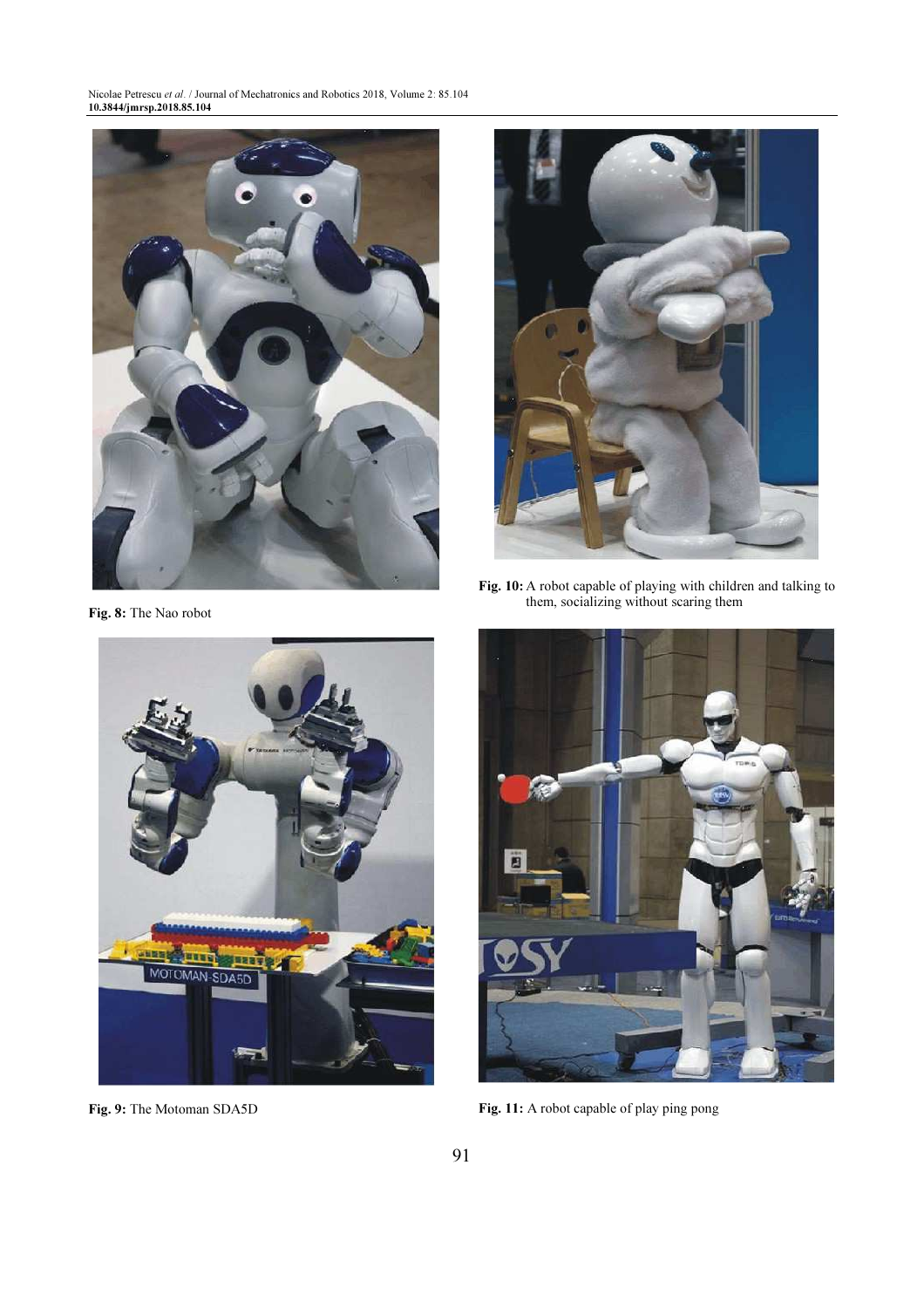Motoman has introduced a robot capable of moving Lego pieces and even assembling them into a better building than a child (Fig. 9).

Figure 10 shows us a robot capable of playing with children and talking to them, socializing without scaring them.

Robots able to play ping pong are no longer a novelty, because they have been made in various constructive variants, having special capabilities in anticipating the position of the ball and in striking it correctly so that it will fall on the table as well (Fig. 11).

Honda's Asimo robot first learned to go and talk, socialize and then be useful by serving clients at a table (Fig. 12).

Honda's Asimo robot has grown up - with its latest upgrade giving it enhanced intelligence, added dexterity and the ability to run 5.6mph (9km/h).

The first Asimo was created in 2000 and is seen as one of the leading attempts at creating a humanoid.

The latest version is able to change its actions depending on what happens around it - such as moving out of a person's way.

The 4ft (130cm)-tall robot is also able to do complex sign language.

Asimo - which stands for Advanced Step in Innovative Mobility - is eventually intended to help people in various situations of need, such as the elderly, or those in disaster zones. It cannot yet be bought in shops.



Fig. 12: A Honda's Asimo robot serving clients at a table



Fig. 13: Miimo is an autonomous robot produced by Honda that cuts grass in the yard or the lawn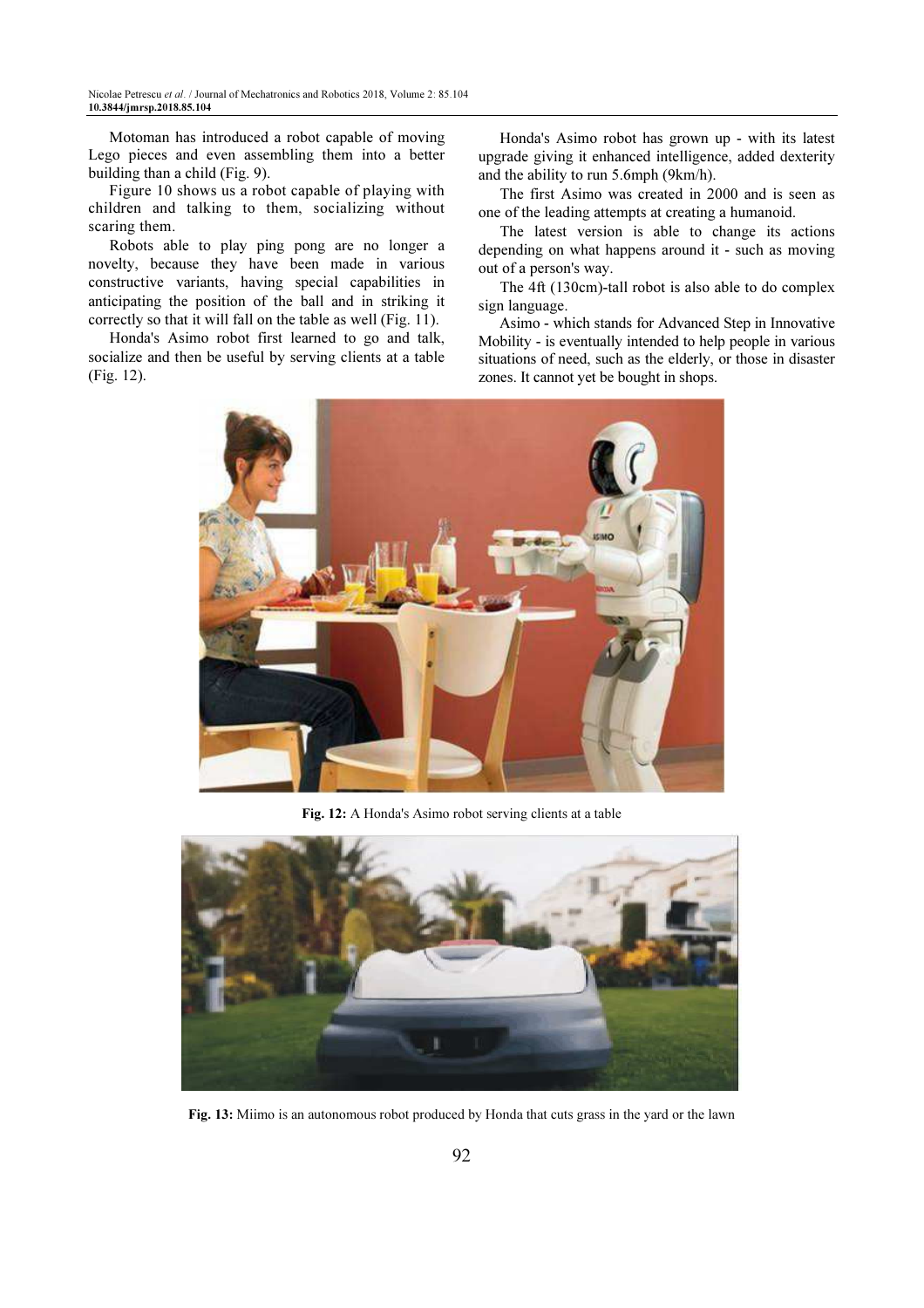Parts of the technology developed by Honda for the Asimo project have been used to help clean-up efforts at the stricken Japanese nuclear plant Fukushima.

But in the humanoid robot, upgrades have focused on making Asimo better understand the world around itself.

Miimo is an autonomous robot produced by Honda that cuts grass in the yard or the lawn. The strongest model can cover an area of 4,000 square meters on a single battery charge (Fig. 13).

The robot can be set up via the dedicated Android, iOS-compliant app. Users can determine the time at which Miimo begins work, breaks, but also the height at which the vegetation cuts. The robot has a special dock that it goes alone to charge the battery after completing the tasks for which it was scheduled.

#### Results

Actroid is a type of android (humanoid robot) with strong visual human-likeness developed by Osaka University and manufactured by Kokoro Company Ltd. (the animatronics division of Sanrio).



Fig. 14: Repliee Q2 can mimic such human functions as blinking, breathing and speaking, with the ability to recognize and process speech and touch and then respond in kind

It was first unveiled at the 2003 International Robot Exhibition in Tokyo, Japan. Several different versions of the product have been produced since then. In most cases, the robot's appearance has been modeled after an average young woman of Japanese descent.

The Actroid woman is a pioneering example of a real machine similar to imagined machines called by the science fiction terms android or gynoid, so far used only for fictional robots. It can mimic such lifelike functions as blinking, speaking and breathing. The "Repliee" models are interactive robots with the ability to recognize and process speech and respond in kind (Fig. 14 and 15).

The internal sensors allow Actroid models to react with a natural look by actuating body points. Early forms had 42 joints and the models later were 47 years old. Until now, the lower body movement is limited. Running the robot's sensational system in tandem with its air movements is fast enough to react or stop intrusive movements such as a slap or a beating. Artificial intelligence gives it the ability to react in a different way to milder touches, such as a bed on the arm.

The actress can also mimic human behavior similar to the luminous movements in the positions, head and eye movements and be breathing in the chest. In addition, the robot can be "taught" to mimic human movements by confronting a person who carries reflexive points in the body's key points. By tracking the points with his visual system and calculating the limbs and joints to fit what he sees, this movement can then be "learned" by the robot and repeated.



Fig. 15: Repliee Q1-expo, an actroid at Expo 2005 in Aichi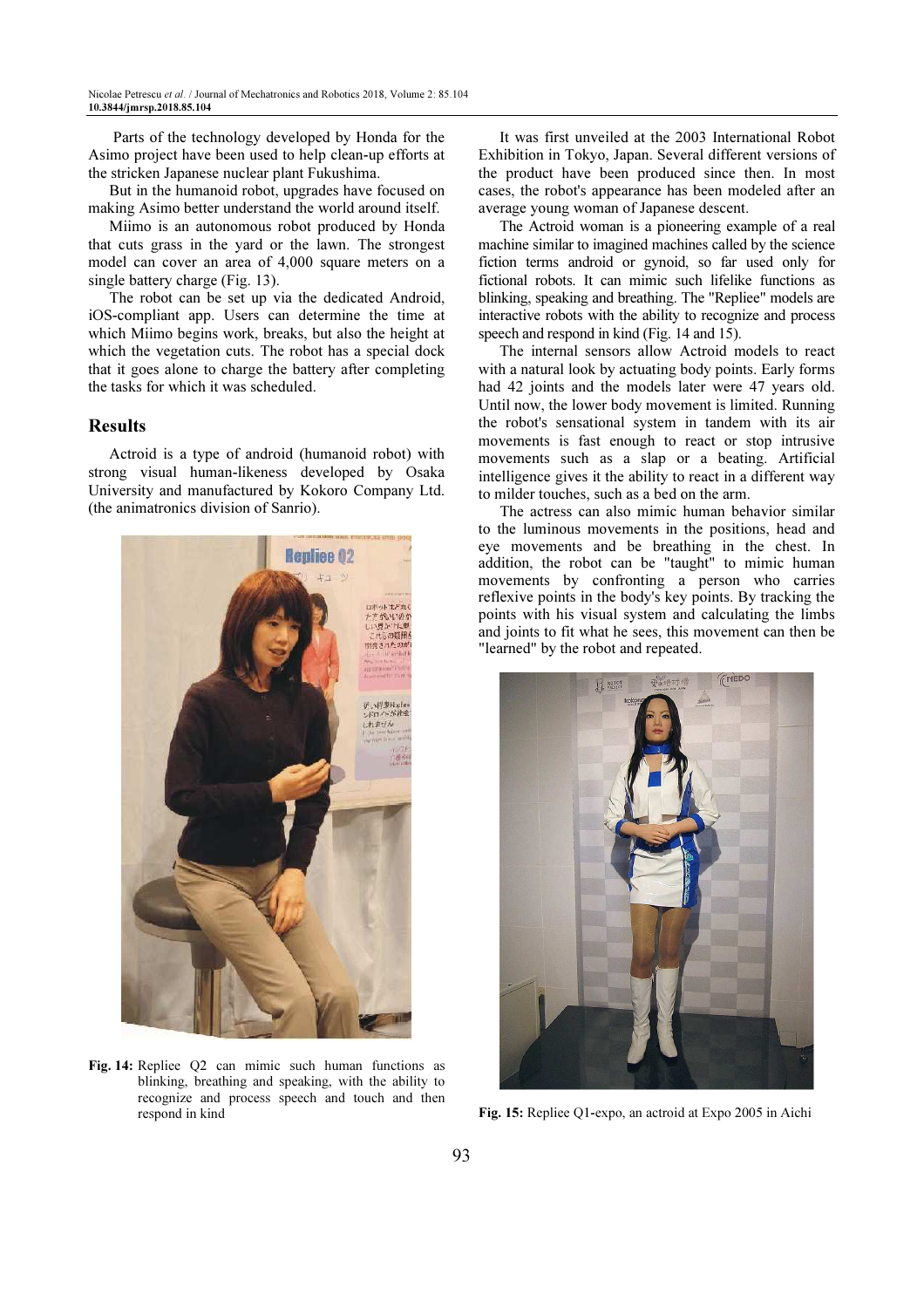The skin is silicone and looks extremely realistic. The compressed air acting on the engines of the robot engines and most of the hardware they operate is out of the machine. This is a contributing factor to the lack of robot locomotion. When displayed, the Actroid has always been seated or standing firmly supported.

Interactive actroid can also communicate rudimentarily with people, speaking. The microphones in these actroids record a man's speech and this sound is then filtered to eliminate background noise including the sounds of the robot's exploitation. Speech recognition technology is then used to convert the audio stream into words and sentences, which can then be processed by A.I. A verbal response is given by an external speaker to the unit.

Future interactivity is achieved through non-verbal methods. When approached, interactive actroids use a combination of "omnidirectional vision sensors and sensors" to maintain visual contact with the loudspeaker. In addition, robots can only respond to body language and tone of voice, changing their own facial expressions, position and vocal influence.

A humanoid robot is a body-shaped robot built to resemble the human body. The design may be for functional purposes, such as interaction with human instruments and media, for experimental purposes such as locomotor study or other purposes. Generally, humanoid robots have a trunk, a head, two arms and two legs, although some forms of humanoid robots can only form a part of the body, for example, from the waist up. Certain humanoid robots also have heads designed to reproduce the features of the human face, such as eyes and mouths. Androids are humanoid robots built to resemble aesthetically with humans.

An important requirement is that he can grasp both a heavy weight and an egg or bulb without breaking the latter. Touch tactile sensors play an extremely important role here (Fig. 16).

Arrays of tactels can be used to provide data on what has been touched. The Shadow Hand uses an array of 34 tactels arranged beneath its polyurethane skin on each fingertip. Tactile sensors also provide information about forces and torques transferred between the robot and other objects.

Vision refers to processing data from any modality which uses the electromagnetic spectrum to produce an image. In humanoid robots, it is used to recognize objects and determine their properties. Vision sensors work most similarly to the eyes of human beings. Most humanoid robots use CCD cameras as vision sensors.

Sound sensors allow humanoid robots to hear speech and environmental sounds and perform as the ears of the human being. Microphones are usually used for this task.



Fig. 16: An artificial hand holding a lightbulb

In planning and control, the essential difference between humanoids and other types of robots (such as industrial ones) is that robot movement should be similar to human movement, using foot movement, especially walking. Ideal planning for humanoid movements during normal exercise should result in minimal energy consumption, as is the case with the human body. For this reason, studies on the dynamics and control of these types of structures have become increasingly important.

The problem of stabilizing robots on walking streets is very important. Keeping the robot's center of gravity above the center of the support area to ensure a stable position can be chosen as a control lens.

To maintain dynamic balance while driving, a robot needs information about the contact force and the current and desired movement. The solution to this problem is based on a major concept, Zero Moment Point (ZMP).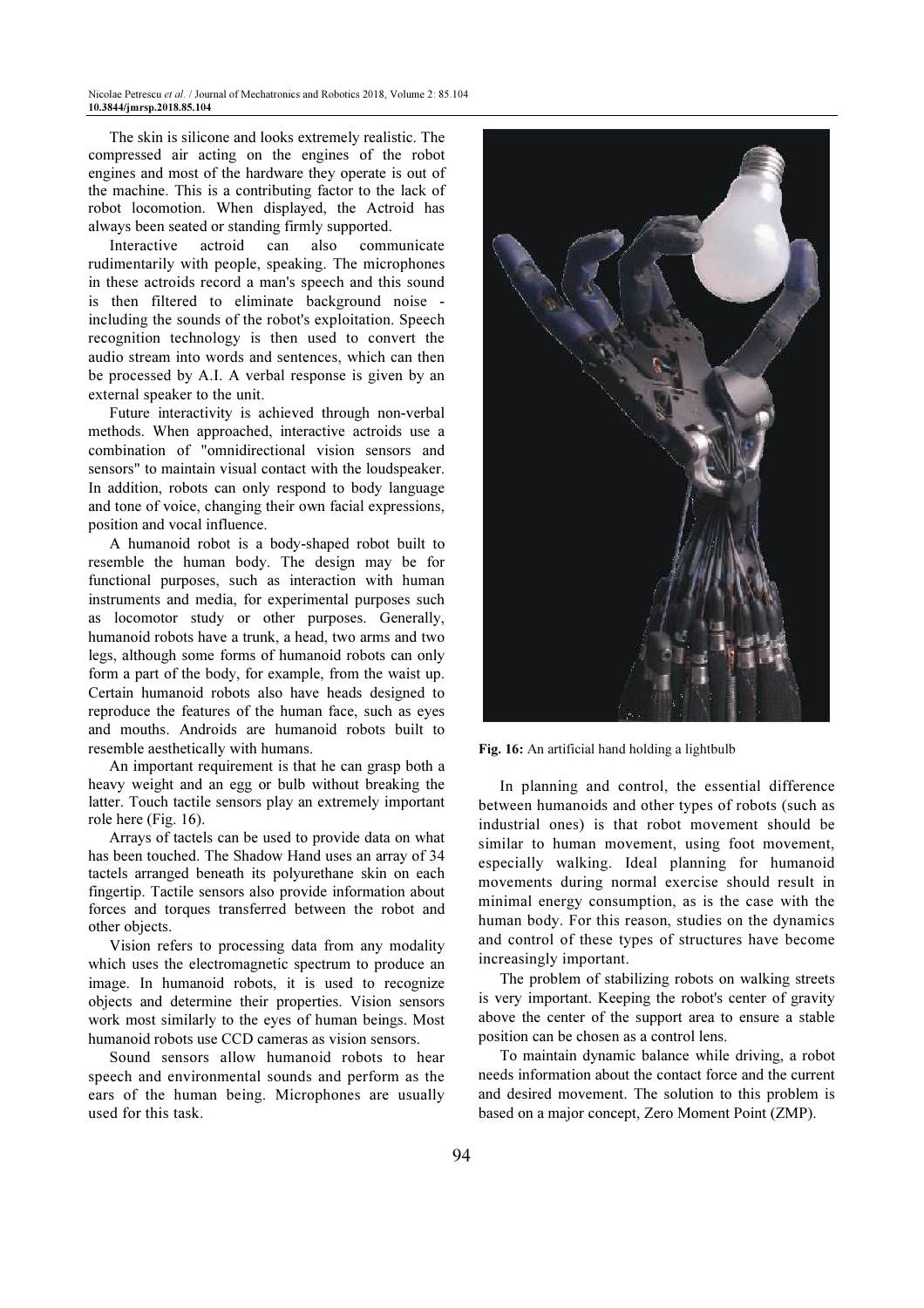Another feature of humanoid robots is that they move, gather information (using sensors) on the "real world" and interact with them. They do not remain as factory manipulators and other robots working in highly structured environments. To enable humanoids to move into complex environments, planning and control should focus on detecting auto collides, planning the route and avoiding obstacles.

Certain humanoid robots do not yet have the features of the human body. These include structures with the variable flexibility that provide security (robot and people) and redundancy, i.e. multiple degrees of freedom and hence the high availability of tasks. Although these characteristics are desirable for humanoid robots, they

will bring more complexity and new planning and control issues. The scope of the body control deals with these issues and addresses the appropriate coordination of multiple degrees of freedom, simultaneously performing multiple control tasks, following a certain order of priority.

#### **Discussion**

It started from the robots needed in the machine building industry (Fig. 17) and now any type of robot is manufactured, with various purposes and uses, so we can say that it was robots on our planet has already started successfully.



Fig. 17: Some robots needed in the machine building industry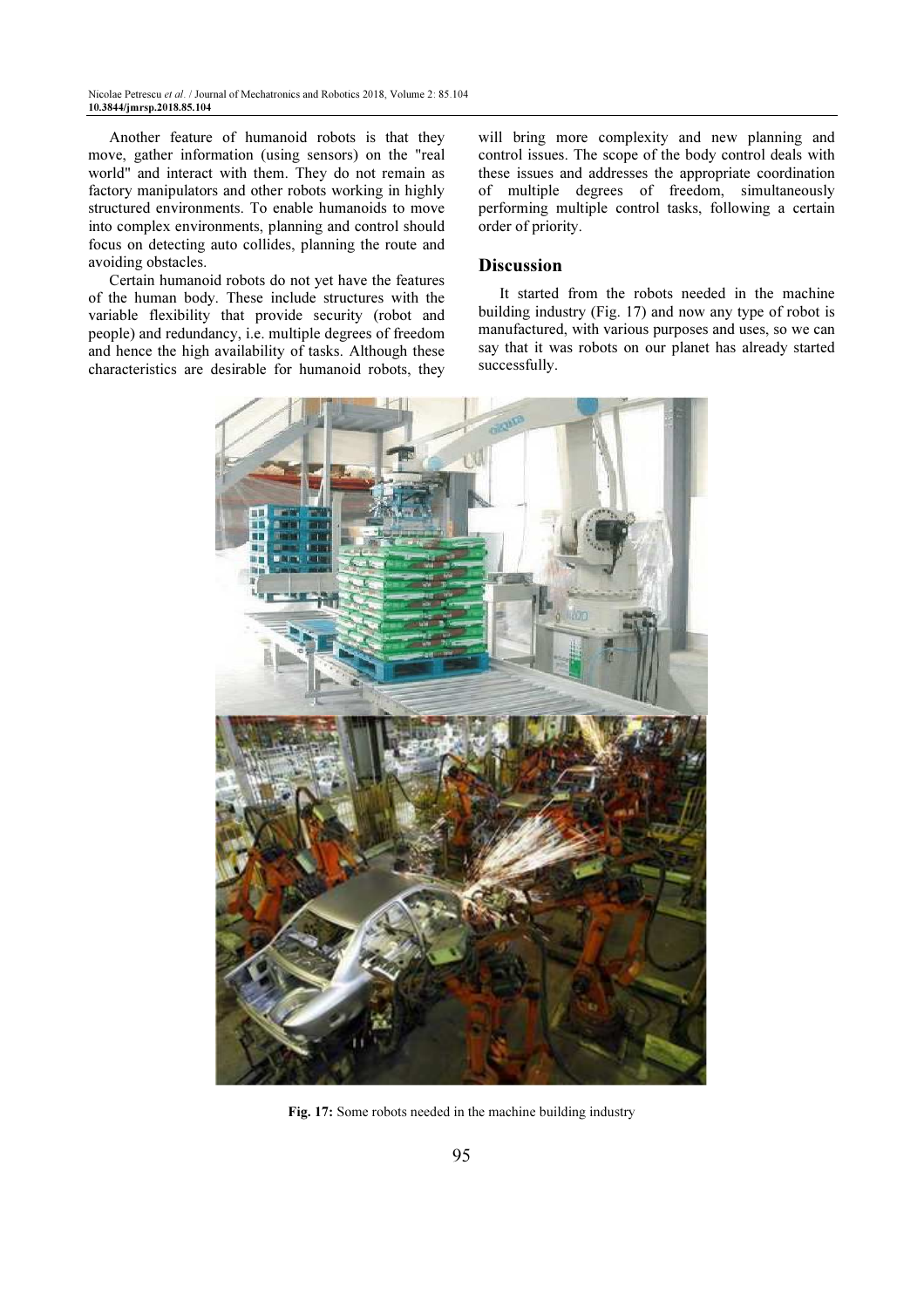

Fig. 18: Robots to help us in various difficult applications to the human, the surgeon in the operating blocks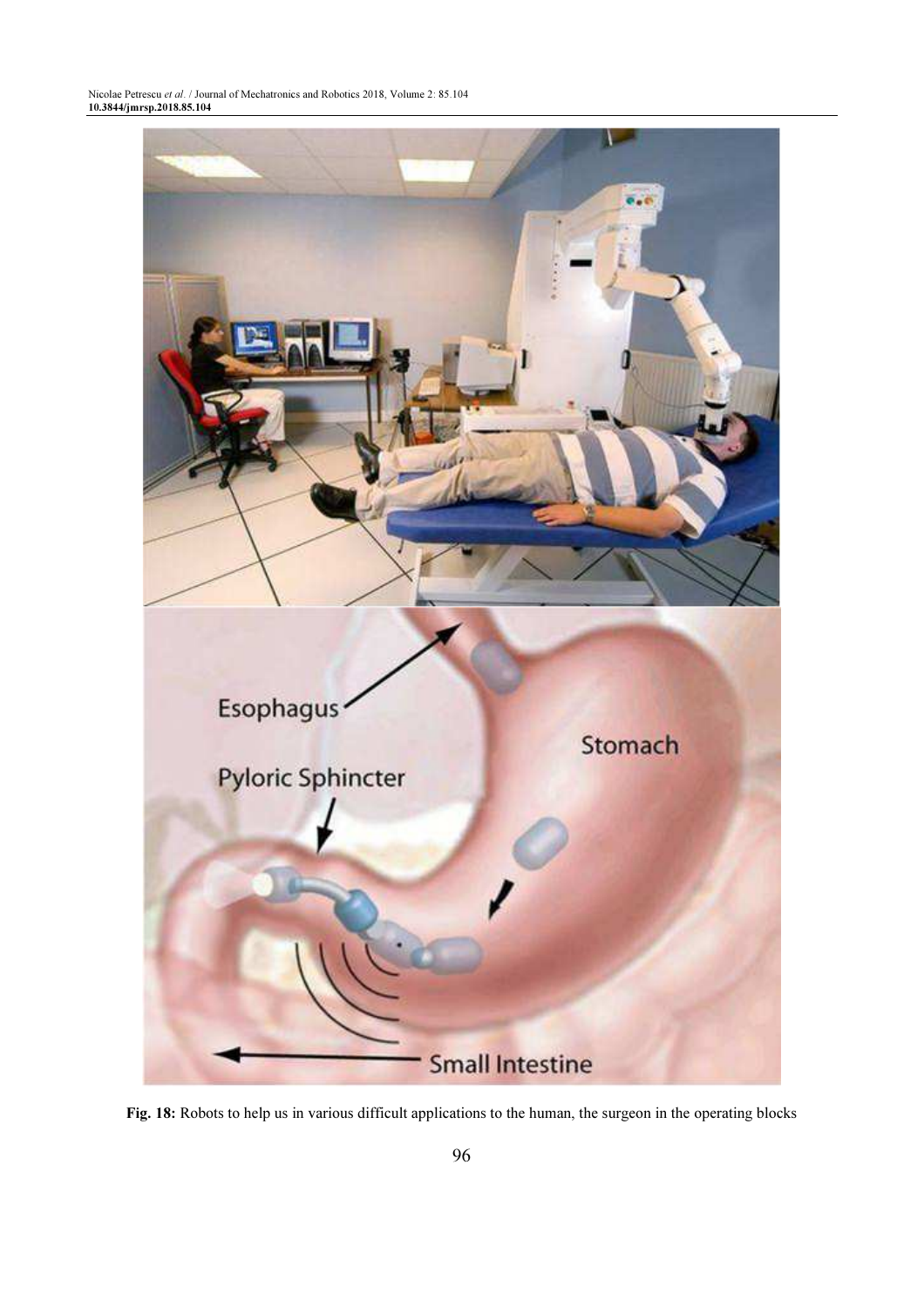

Fig. 19: Robots will help us colonize the cosmic space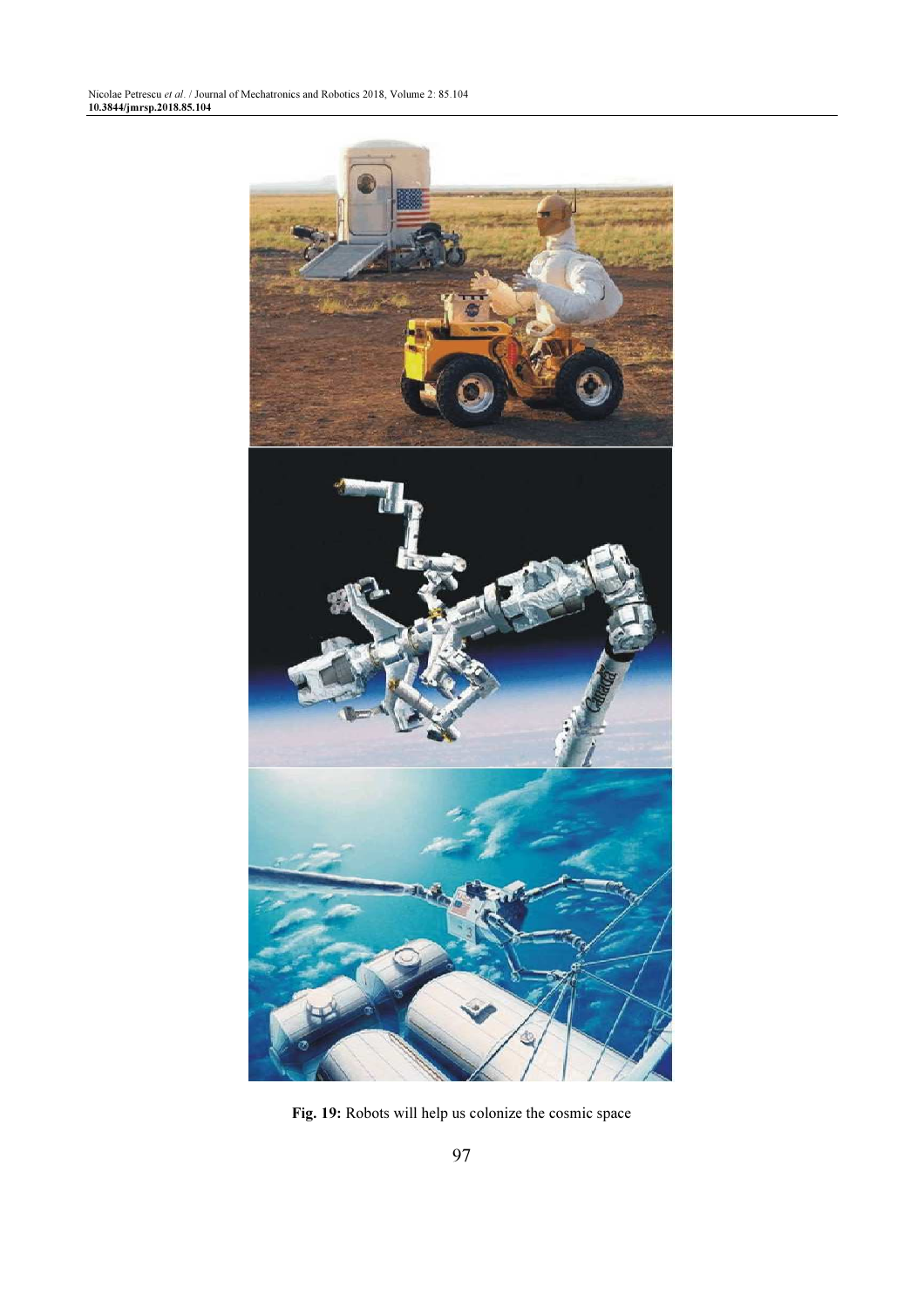

Fig. 20: Many robots will develop to have great combat capabilities

They have succeeded in making our lives easier, more comfortable, more enjoyable and have taken up heavy labors, being treated at the beginning as slaves long released, but even without their acceptance, on the basis that they are only useful cars man, for the time being.

It is very important that we slowly but surely determine the robots to help us in various difficult applications to the human, the surgeon in the operating blocks (Fig. 18), then to the fine positioning of the observation satellites, the powerful telescopes that help us find new living planets and soon the robots will be a means of helping man to conquer the cosmic space.

They will be conducting spacecraft, they already do it in our solar system but some of them have gone beyond it, they will explore the Martian soil or other planets and satellites, will help us colonize the cosmic space (Fig. 19) and will be able to defend us from the possible enemies that might occur, which is why many robots will develop to have great combat capabilities (Fig. 20).

#### Conclusion

It is very important that we slowly but surely determine the robots to help us in various difficult applications to the human, the surgeon in the operating blocks, then to the fine positioning of the observation satellites, the powerful telescopes that help us find new living planets and soon the robots will be a means of helping man to conquer the cosmic space.

They will be conducting spacecraft, they already do it in our solar system but some of them have gone beyond it, they will explore the Martian soil or other planets and satellites, will help us colonize the cosmic space and will be able to defend us from the possible enemies that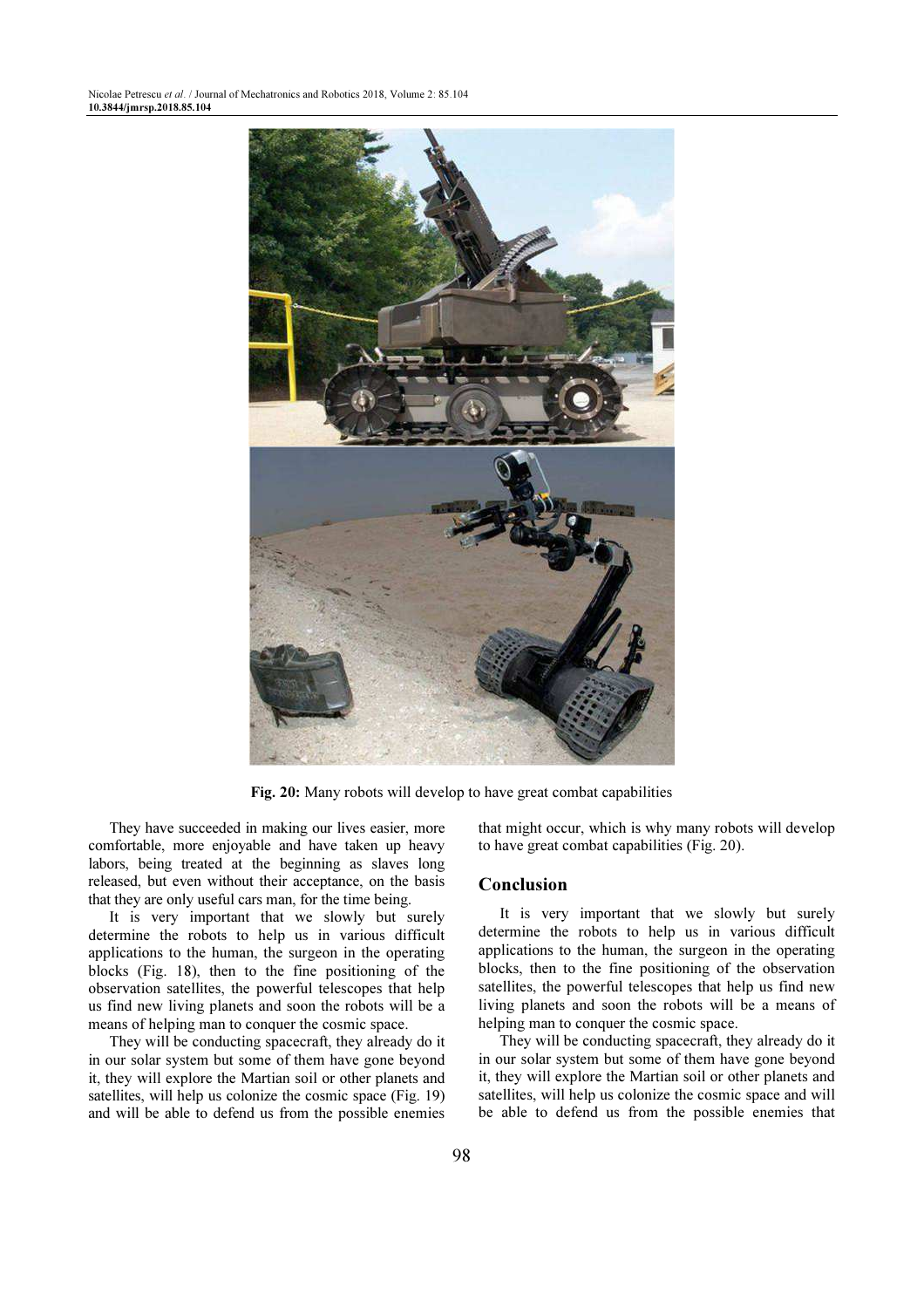might occur, which is why many robots will develop to have great combat capabilities.

# Acknowledgement

This text was acknowledged and appreciated by Dr. Veturia CHIROIU Honorific member of Technical Sciences Academy of Romania (ASTR) PhD supervisor in Mechanical Engineering.

## Funding Information

Research contract: 1-Research contract: Contract number 36-5-4D/1986 from 24IV1985, beneficiary CNST RO (Romanian National Center for Science and Technology) Improving dynamic mechanisms.

2-Contract research integration. 19-91-3 from 29.03.1991; Beneficiary: MIS; TOPIC: Research on designing mechanisms with bars, cams and gears, with application in industrial robots.

3-Contract research. GR 69/10.05.2007: NURC in 2762; theme 8: Dynamic analysis of mechanisms and manipulators with bars and gears.

4-Labor contract, no. 35/22.01.2013, the UPB, "Stand for reading performance parameters of kinematics and dynamic mechanisms, using inductive and incremental encoders, to a Mitsubishi Mechatronic System" "PN-II-IN-CI-2012-1-0389".

All these matters are copyrighted! Copyrights: 394 qodGnhhtej, from 17-02-2010 13:42:18; 463 vpstuCGsiy, from 20-03-2010 12:45:30; 631 sqfsgqvutm, from 24-05-2010 16:15:22; 933- CrDztEfqow, from 07-01-2011 13:37:52.

# Author's Contributions

This section should state the contributions made by each author in the preparation, development and publication of this manuscript.

# **Ethics**

Authors should address any ethical issues that may arise after the publication of this manuscript.

## References

- Antonescu, P. and F. Petrescu, 1985. An analytical method of synthesis of cam mechanism and flat stick. Proceedings of the 4th International Symposium on Theory and Practice of Mechanisms, (TPM' 89), Bucharest.
- Antonescu, P. and F. Petrescu, 1989. Contributions to kinetoplast dynamic analysis of distribution mechanisms. Bucharest.
- Antonescu, P., M. Oprean and F. Petrescu, 1985a. Contributions to the synthesis of oscillating cam mechanism and oscillating flat stick. Proceedings of the 4th International Symposium on Theory and Practice of Mechanisms, (TPM' 85), Bucharest.
- Antonescu, P., M. Oprean and F. Petrescu, 1985b. At the projection of the oscillate cams, there are mechanisms and distribution variables. Proceedings of the 5th Conference of Engines, Automobiles, Tractors and Agricultural Machines, (TAM' 58), I-Motors and Cars, Brasov.
- Antonescu, P., M. Oprean and F. Petrescu, 1986. Projection of the profile of the rotating camshaft acting on the oscillating plate with disengagement. Proceedings of the 3rd National Computer-aided Design Symposium in the field of Mechanisms and Machine Parts, (MMP' 86), Brasov.
- Antonescu, P., M. Oprean and F. Petrescu, 1987. Dynamic analysis of the cam distribution mechanisms. Proceedings of the 7th National Symposium on Industrial Robots and Space Mechanisms, (RSM' 87), Bucharest.
- Antonescu, P., M. Oprean and F. Petrescu, 1988. Analytical synthesis of Kurz profile, rotating the flat cam. Mach, Build. Rev.
- Antonescu, P., F. Petrescu and O. Antonescu, 1994. Contributions to the synthesis of the rotating cam mechanism and the tip of the balancing tip. Brasov.
- Antonescu, P., F. Petrescu and D. Antonescu, 1997. Geometrical synthesis of the rotary cam and balance tappet mechanism. Bucharest, 3: 23-23.
- Antonescu, P., F. Petrescu and O. Antonescu, 2000a. Contributions to the synthesis of the rotary disc-cam profile. Proceedings of the 8th International Conference on the Theory of Machines and Mechanisms, (TMM' 00), Liberec, Czech Republic, pp: 51-56.
- Antonescu, P., F. Petrescu and O. Antonescu, 2000b. Synthesis of the rotary cam profile with balance follower. Proceedings of the 8th Symposium on Mechanisms and Mechanical Transmissions, (MMT' 00), Timişoara, pp: 39-44.
- Antonescu, P., F. Petrescu and O. Antonescu, 2001. Contributions to the synthesis of mechanisms with rotary disc-cam. Proceedings of the 8th IFToMM International Symposium on Theory of Machines and Mechanisms, (TMM' 01), Bucharest, ROMANIA, pp: 31-36.
- Aversa, R., R.V.V. Petrescu, A. Apicella and F.I.T. Petrescu, 2017a. Nano-diamond hybrid materials for structural biomedical application. Am. J. Biochem. Biotechnol., 13: 34-41. DOI: 10.3844/ajbbsp.2017.34.41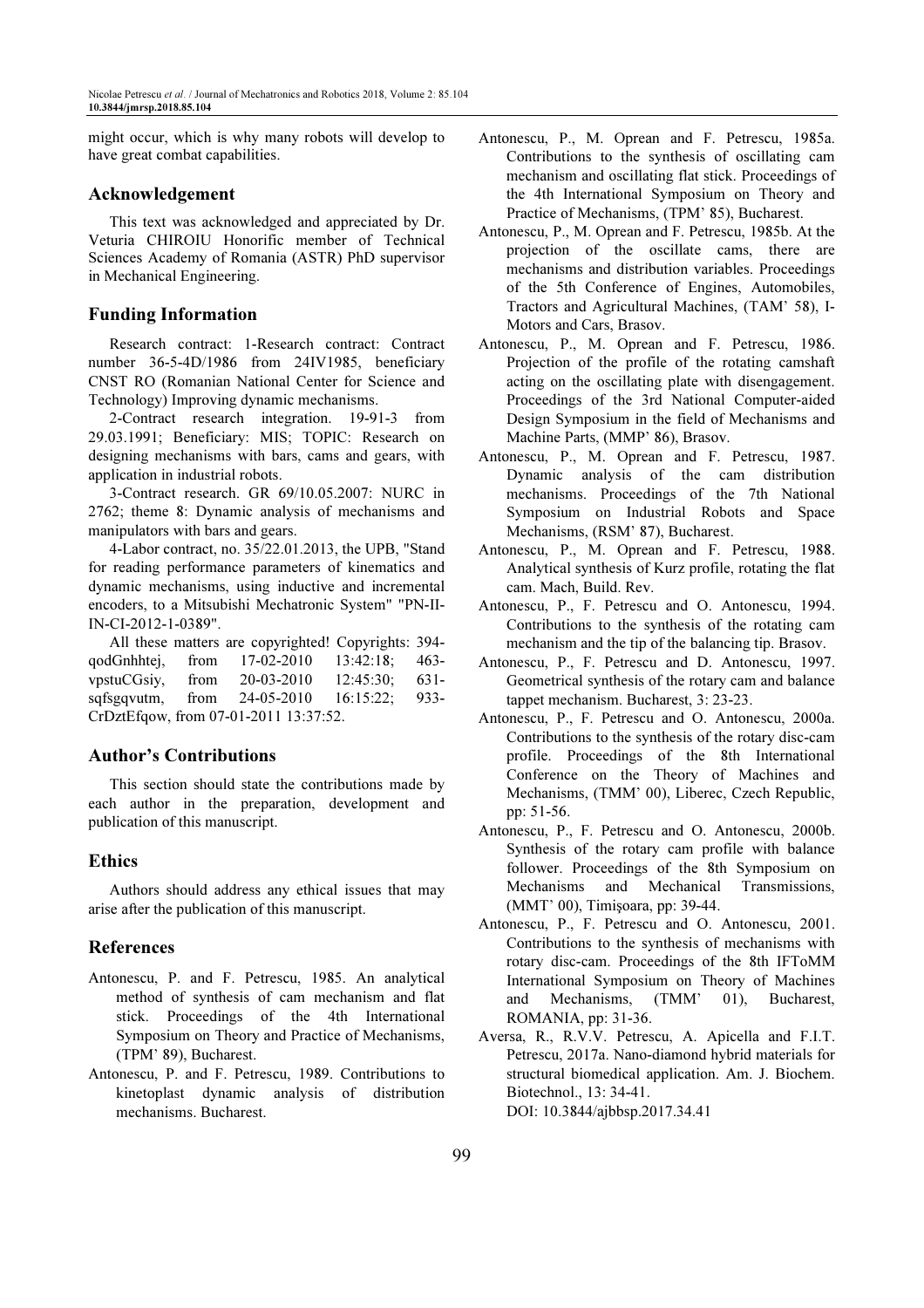- Aversa, R., R.V. Petrescu, B. Akash, R.B. Bucinell and J.M. Corchado et al., 2017b. Kinematics and forces to a new model forging manipulator. Am. J. Applied Sci., 14: 60-80. DOI: 10.3844/ajassp.2017.60.80
- Aversa, R., R.V. Petrescu, A. Apicella, F.I.T. Petrescu and J.K. Calautit et al., 2017c. Something about the V engines design. Am. J. Applied Sci., 14: 34-52. DOI: 10.3844/ajassp.2017.34.52
- Aversa, R., D. Parcesepe, R.V.V. Petrescu, F. Berto and G. Chen et al., 2017d. Process ability of bulk metallic glasses. Am. J. Applied Sci., 14: 294-301. DOI: 10.3844/ajassp.2017.294.301
- Aversa, R., R.V.V. Petrescu, B. Akash, R.B. Bucinell and J.M. Corchado et al., 2017e. Something about the balancing of thermal motors. Am. J. Eng. Applied Sci., 10: 200.217. DOI: 10.3844/ajeassp.2017.200.217
- Aversa, R., F.I.T. Petrescu, R.V. Petrescu and A. Apicella, 2016a. Biomimetic FEA bone modeling for customized hybrid biological prostheses development. Am. J. Applied Sci., 13: 1060-1067. DOI: 10.3844/ajassp.2016.1060.1067
- Aversa, R., D. Parcesepe, R.V. Petrescu, G. Chen and F.I.T. Petrescu et al., 2016b. Glassy amorphous metal injection molded induced morphological defects. Am. J. Applied Sci., 13: 1476-1482. DOI: 10.3844/ajassp.2016.1476.1482
- Aversa, R., R.V. Petrescu, F.I.T. Petrescu and A. Apicella, 2016c. Smart-factory: Optimization and process control of composite centrifuged pipes. Am. J. Applied Sci., 13: 1330-1341. DOI: 10.3844/ajassp.2016.1330.1341
- Aversa, R., F. Tamburrino, R.V. Petrescu, F.I.T. Petrescu and M. Artur et al., 2016d. Biomechanically inspired shape memory effect machines driven by muscle like acting NiTi alloys. Am. J. Applied Sci., 13: 1264-1271. DOI: 10.3844/ajassp.2016.1264.1271
- Aversa, R., E.M. Buzea, R.V. Petrescu, A. Apicella and M. Neacsa et al., 2016e. Present a mechatronic system having able to determine the concentration of carotenoids. Am. J. Eng. Applied Sci., 9: 1106-1111. DOI: 10.3844/ajeassp.2016.1106.1111
- Aversa, R., R.V. Petrescu, R. Sorrentino, F.I.T. Petrescu and A. Apicella, 2016f. Hybrid ceramo-polymeric nanocomposite for biomimetic scaffolds design and preparation. Am. J. Eng. Applied Sci., 9: 1096-1105. DOI: 10.3844/ajeassp.2016.1096.1105
- Aversa, R., V. Perrotta, R.V. Petrescu, C. Misiano and F.I.T. Petrescu et al., 2016g. From structural colors to super-hydrophobicity and achromatic transparent protective coatings: Ion plating plasma assisted  $TiO<sub>2</sub>$ and  $SiO<sub>2</sub>$  nano-film deposition. Am. J. Eng. Applied Sci., 9: 1037-1045.

DOI: 10.3844/ajeassp.2016.1037.1045

- Aversa, R., R.V. Petrescu, F.I.T. Petrescu and A. Apicella, 2016h. Biomimetic and evolutionary design driven innovation in sustainable products development. Am. J. Eng. Applied Sci., 9: 1027-1036. DOI: 10.3844/ajeassp.2016.1027.1036
- Aversa, R., R.V. Petrescu, A. Apicella and F.I.T. Petrescu, 2016i. Mitochondria are naturally micro robots - a review. Am. J. Eng. Applied Sci., 9: 991-1002. DOI: 10.3844/ajeassp.2016.991.1002
- Aversa, R., R.V. Petrescu, A. Apicella and F.I.T. Petrescu, 2016j. We are addicted to vitamins C and E-A review. Am. J. Eng. Applied Sci., 9: 1003-1018. DOI: 10.3844/ajeassp.2016.1003.1018
- Aversa, R., R.V. Petrescu, A. Apicella and F.I.T. Petrescu, 2016k. Physiologic human fluids and swelling behavior of hydrophilic biocompatible hybrid ceramo-polymeric materials. Am. J. Eng. Applied Sci., 9: 962-972. DOI: 10.3844/ajeassp.2016.962.972
- Aversa, R., R.V. Petrescu, A. Apicella and F.I.T. Petrescu, 2016l. One can slow down the aging through antioxidants. Am. J. Eng. Applied Sci., 9: 1112-1126. DOI: 10.3844/ajeassp.2016.1112.1126
- Aversa, R., R.V. Petrescu, A. Apicella and F.I.T. Petrescu, 2016m. About homeopathy or ≪Similia Similibus Curentur≫. Am. J. Eng. Applied Sci., 9: 1164-1172. DOI: 10.3844/ajeassp.2016.1164.1172
- Aversa, R., R.V. Petrescu, A. Apicella and F.I.T. Petrescu, 2016n. The basic elements of life's. Am. J. Eng. Applied Sci., 9: 1189-1197. DOI: 10.3844/ajeassp.2016.1189.1197
- Aversa, R., F.I.T. Petrescu, R.V. Petrescu and A. Apicella, 2016o. Flexible stem trabecular prostheses. Am. J. Eng. Applied Sci., 9: 1213-1221. DOI: 10.3844/ajeassp.2016.1213.1221
- Berto, F., R.V.V. Petrescu and F.I.T. Petrescu, 2016a. A review of recent results on 3D effects. Am. J. Eng. Applied Sci., 9: 1247-1260. DOI: 10.3844/ajeassp.2016.1247.1260
- Berto, F., R.V.V. Petrescu and F.I.T. Petrescu, 2016b. Three-dimensional in bonded joints: A short review. Am. J. Eng. Applied Sci., 9: 1261-1268. DOI: 10.3844/ajeassp.2016.1261.1268
- Berto, F., A. Gagani, R.V.V. Petrescu and F.I.T. Petrescu, 2016c. Key-hole notches in isostatic graphite: A review of some recent data. Am. J. Eng. Applied Sci., 9: 1292-1300. DOI: 10.3844/ajeassp.2016.1292.1300
- Berto, F., A. Gagani, R. Aversa, R.V.V. Petrescu and A. Apicella et al., 2016d. Multiaxial fatigue strength to notched specimens made of 40CrMoV13.9. Am. J. Eng. Applied Sci., 9: 1269-1291. DOI: 10.3844/ajeassp.2016.1269.1291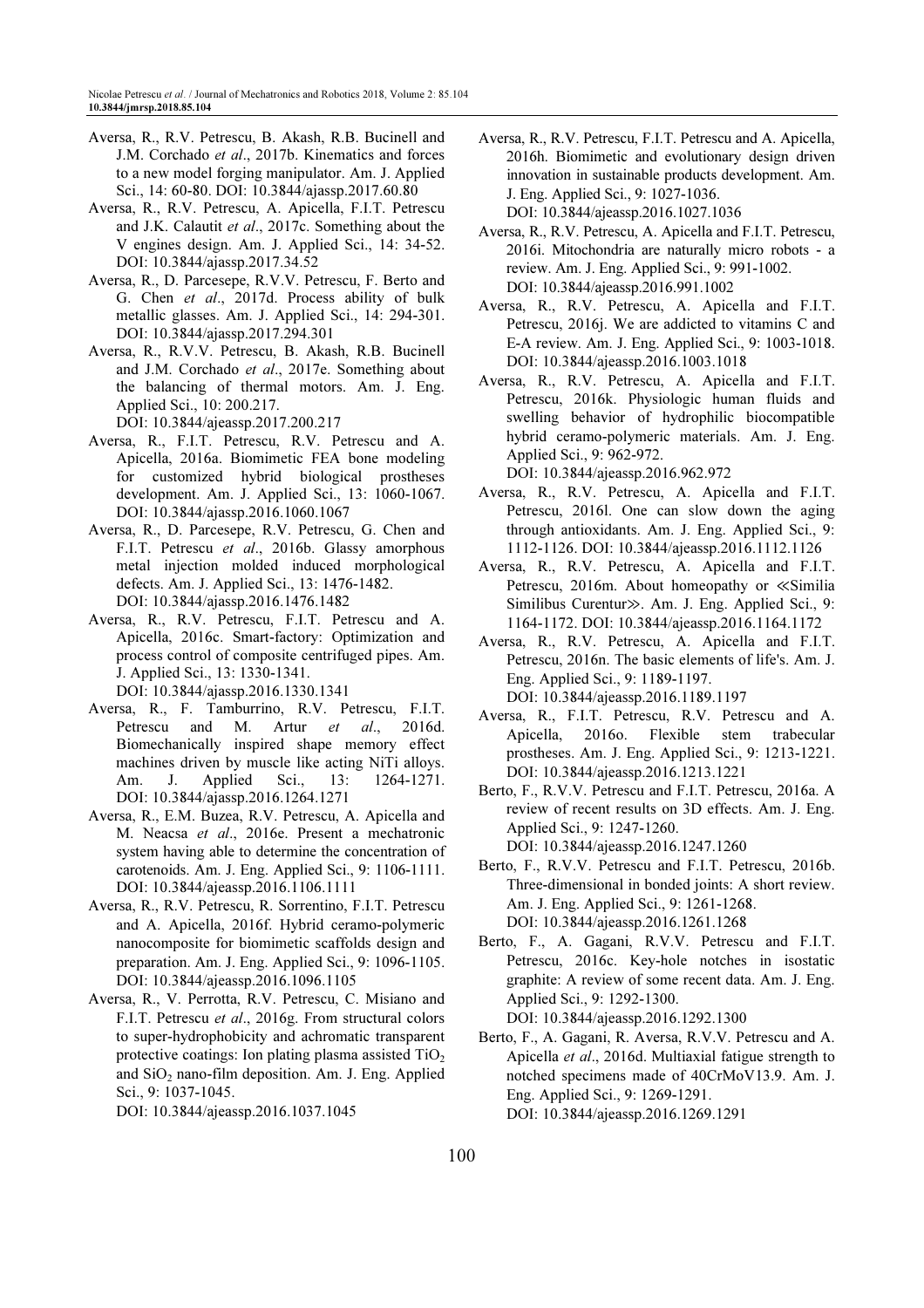- Cao, W., H. Ding, Z. Bin and C. Ziming, 2013. New structural representation and digital-analysis platform for symmetrical parallel mechanisms. Int. J. Adv. Robotic Sys. DOI: 10.5772/56380
- Comanescu, A., 2010. Bazele Modelarii Mecanismelor. 1st Edn., E. Politeh, Press, Bucureşti, pp: 274.
- Dong, H., N. Giakoumidis, N. Figueroa and N. Mavridis, 2013. Approaching behaviour monitor and vibration indication in developing a General Moving Object Alarm System (GMOAS). Int. J. Adv. Robotic Sys. DOI: 10.5772/56586
- Franklin, D.J., 1930. Ingenious Mechanisms for Designers and Inventors. 1st Edn., Industrial Press Publisher.
- He, B., Z. Wang, Q. Li, H. Xie and R. Shen, 2013. An analytic method for the kinematics and dynamics of a multiple-backbone continuum robot. IJARS. DOI: 10.5772/54051
- Lee, B.J., 2013. Geometrical derivation of differential kinematics to calibrate model parameters of flexible manipulator. Int. J. Adv. Robotic Sys. DOI: 10.5772/55592
- Lin, W., B. Li, X. Yang and D. Zhang, 2013. Modelling and control of inverse dynamics for a 5-DOF parallel kinematic polishing machine. Int. J. Adv. Robotic Sys. DOI: 10.5772/54966
- Liu, H., W. Zhou, X. Lai and S. Zhu, 2013. An efficient inverse kinematic algorithm for a PUMA560 structured robot manipulator. IJARS. DOI: 10.5772/56403
- Mirsayar, M.M., V.A. Joneidi, R.V.V. Petrescu, F.I.T. Petrescu and F. Berto, 2017. Extended MTSN criterion for fracture analysis of soda lime glass. Eng. Fracture Mechan., 178: 50-59.
- DOI: 10.1016/j.engfracmech.2017.04.018
- Padula, F. and V. Perdereau, 2013. An on-line path planner for industrial manipulators. Int. J. Adv. Robotic Sys. DOI: 10.5772/55063
- Perumaal, S. and N. Jawahar, 2013. Automated trajectory planner of industrial robot for pick-andplace task. IJARS. DOI: 10.5772/53940
- Petrescu, F. and R. Petrescu, 1995a. Contributions to optimization of the polynomial motion laws of the stick from the internal combustion engine distribution mechanism. Bucharest, 1: 249-256.
- Petrescu, F. and R. Petrescu, 1995b. Contributions to the synthesis of internal combustion engine distribution mechanisms. Bucharest, 1: 257-264.
- Petrescu, F. and R. Petrescu, 1997a. Dynamics of cam mechanisms (exemplified on the classic distribution mechanism). Bucharest, 3: 353-358.
- Petrescu, F. and R. Petrescu, 1997b. Contributions to the synthesis of the distribution mechanisms of internal combustion engines with a Cartesian coordinate method. Bucharest, 3: 359-364.
- Petrescu, F. and R. Petrescu, 1997c. Contributions to maximizing polynomial laws for the active stroke of the distribution mechanism from internal combustion engines. Bucharest, 3: 365-370.
- Petrescu, F. and R. Petrescu, 2000a. Synthesis of distribution mechanisms by the rectangular (Cartesian) coordinate method. Proceedings of the 8th National Conference on International Participation, (CIP' 00), Craiova, Romania, pp: 297-302.
- Petrescu, F. and R. Petrescu, 2000b. The design (synthesis) of cams using the polar coordinate method (triangle method). Proceedings of the 8th National Conference on International Participation, (CIP' 00), Craiova, Romania, pp: 291-296.
- Petrescu, F. and R. Petrescu, 2002a. Motion laws for cams. Proceedings of the International Computer Assisted Design, National Symposium with Participation, (SNP' 02), Braşov, pp: 321-326.
- Petrescu, F. and R. Petrescu, 2002b. Camshaft dynamics elements. Proceedings of the International Computer Assisted Design, National Participation Symposium, (SNP' 02), Braşov, pp: 327-332.
- Petrescu, F. and R. Petrescu, 2003. Some elements regarding the improvement of the engine design. Proceedings of the National Symposium, Descriptive Geometry, Technical Graphics and Design, (GTD' 03), Braşov, pp: 353-358.
- Petrescu, F. and R. Petrescu, 2005a. The cam design for a better efficiency. Proceedings of the International Conference on Engineering Graphics and Design, (EGD' 05), Bucharest, pp: 245-248.
- Petrescu, F. and R. Petrescu, 2005b. Contributions at the dynamics of cams. Proceedings of the 9th IFToMM International Symposium on Theory of Machines and Mechanisms, (TMM' 05), Bucharest, Romania, pp: 123-128.
- Petrescu, F. and R. Petrescu, 2005c. Determining the dynamic efficiency of cams. Proceedings of the 9th IFToMM International Symposium on Theory of Machines and Mechanisms, (TMM' 05), Bucharest, Romania, pp: 129-134.
- Petrescu, F. and R. Petrescu, 2005d. An original internal combustion engine. Proceedings of the 9th IFToMM International Symposium on Theory of Machines and Mechanisms, (TMM' 05), Bucharest, Romania, pp: 135-140.
- Petrescu, F. and R. Petrescu, 2005e. Determining the mechanical efficiency of Otto engine's mechanism. Proceedings of the 9th IFToMM International Symposium on Theory of Machines and Mechanisms, (TMM 05), Bucharest, Romania, pp: 141-146.
- Petrescu, F.I. and R.V. Petrescu, 2011. Mechanical Systems, Serial and Parallel (Romanian). 1st Edn., LULU Publisher, London, UK, pp: 124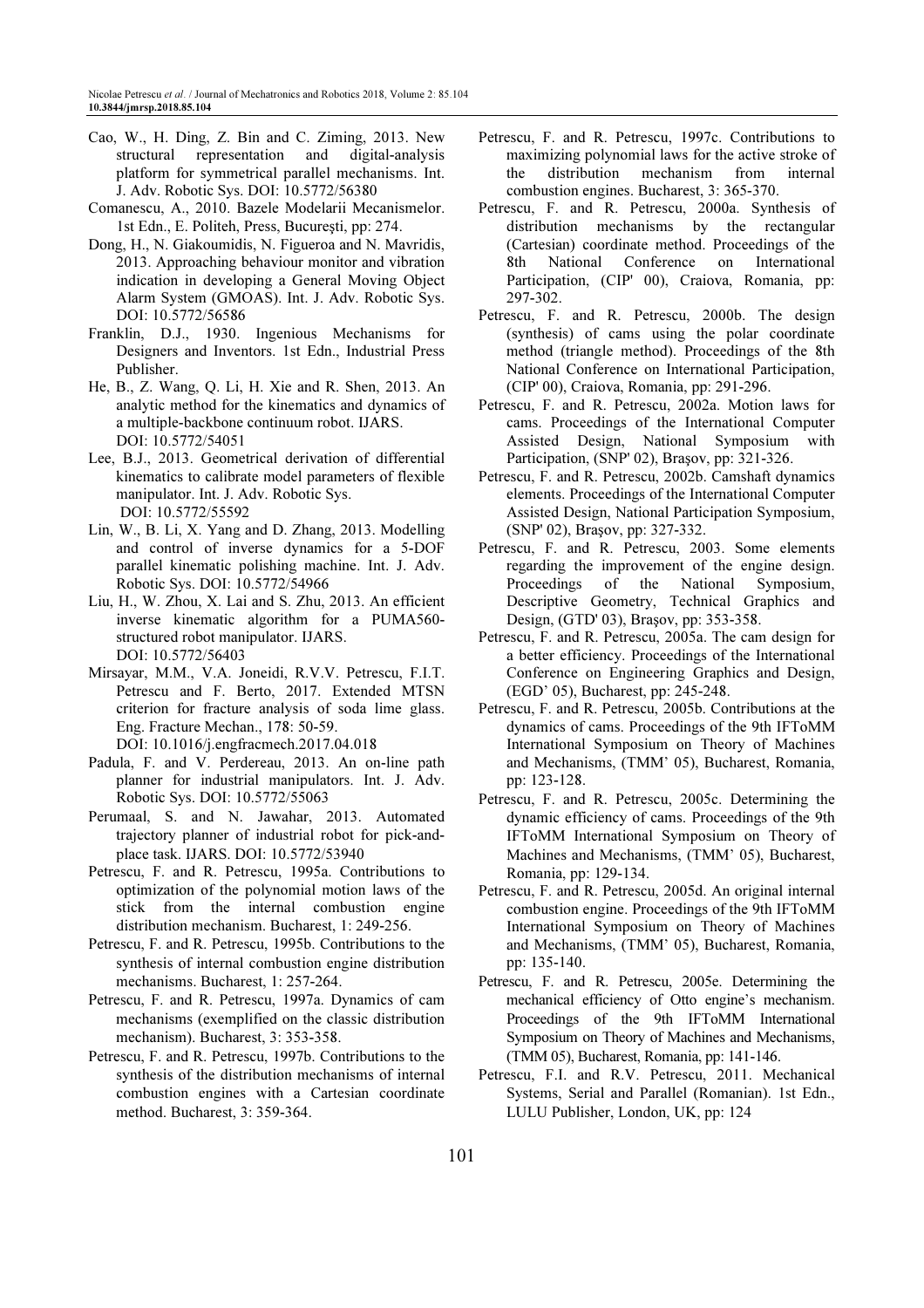- Petrescu, F.I. and R.V. Petrescu, 2012a. Kinematics of the planar quadrilateral mechanism. ENGEVISTA, 14: 345-348.
- Petrescu, F.I. and R.V. Petrescu, 2012b. Mecatronica-Sisteme Seriale si Paralele. 1st Edn., Create Space Publisher, USA, pp: 128.
- Petrescu, F.I. and R.V. Petrescu, 2013a. Cinematics of the 3R dyad. ENGEVISTA, 15: 118-124.
- Petrescu, F.I. and R.V. Petrescu, 2013b. Forces and efficiency of cams. Int. Rev. Mechanical Eng.
- Petrescu, F.I. and R.V. Petrescu, 2016a. Parallel moving mechanical systems kinematics. ENGEVISTA, 18: 455-491.
- Petrescu, F.I. and R.V. Petrescu, 2016b. Direct and inverse kinematics to the anthropomorphic robots. ENGEVISTA, 18: 109-124.
- Petrescu, F.I. and R.V. Petrescu, 2016c. Dynamic cinematic to a structure 2R. Revista Geintec-Gestao Inovacao E Tecnol., 6: 3143-3154.
- Petrescu, R.V., R. Aversa, A. Apicella and F.I. Petrescu, 2016. Future medicine services robotics. Am. J. Eng. Applied Sci., 9: 1062-1087. DOI: 10.3844/ajeassp.2016.1062.1087
- Petrescu, F.I., B. Grecu, A. Comanescu and R.V. Petrescu, 2009. Some mechanical design elements. Proceeding of the International Conference on Computational Mechanics and Virtual Engineering, (MVE' 09), Braşov, pp: 520-525.
- Petrescu, F.I., 2011. Teoria Mecanismelor si a Masinilor: Curs Si Aplicatii. 1st Edn., CreateSpace Independent Publishing Platform. ISBN-10: 1468015826. pp: 432.
- Petrescu, F.I.T., 2015a. Geometrical synthesis of the distribution mechanisms. Am. J. Eng. Applied Sci., 8: 63-81. DOI: 10.3844/ajeassp.2015.63.81
- Petrescu, F.I.T., 2015b. Machine motion equations at the internal combustion heat engines. Am. J. Eng. Applied Sci., 8: 127-137. DOI: 10.3844/ajeassp.2015.127.137
- Petrescu, R.V., R. Aversa, B. Akash, R. Bucinell and J. Corchado et al., 2017a. Yield at thermal engines internal combustion. Am. J. Eng. Applied Sci., 10: 243-251. DOI: 10.3844/ajeassp.2017.243.251
- Petrescu, R.V., R. Aversa, B. Akash, B. Ronald and J. Corchado et al., 2017b. Velocities and accelerations at the 3R mechatronic systems. Am. J. Eng. Applied Sci., 10: 252-263.

DOI: 10.3844/ajeassp.2017.252.263

- Petrescu, R.V., R. Aversa, B. Akash, R. Bucinell and J. Corchado et al., 2017c. Anthropomorphic solid structures n-r kinematics. Am. J. Eng. Applied Sci., 10: 279-291. DOI: 10.3844/ajeassp.2017.279.291
- Petrescu, R.V., R. Aversa, B. Akash, R. Bucinell and J. Corchado et al., 2017d. Inverse kinematics at the anthropomorphic robots, by a trigonometric method. Am. J. Eng. Applied Sci., 10: 394-411 DOI: 10.3844/ajeassp.2017.394.411
- Petrescu, R.V., R. Aversa, B. Akash, R. Bucinell and J. Corchado et al., 2017e. Forces at internal combustion engines. Am. J. Eng. Applied Sci., 10: 382-393. DOI: 10.3844/ajeassp.2017.382.393
- Petrescu, R.V., R. Aversa, B. Akash, R. Bucinell and J. Corchado et al., 2017f. Gears-Part I. Am. J. Eng. Applied Sci., 10: 457-472. DOI: 10.3844/ajeassp.2017.457.472
- Petrescu, R.V., R. Aversa, B. Akash, R. Bucinell and J. Corchado et al., 2017g. Gears-part II. Am. J. Eng. Applied Sci., 10: 473-483. DOI: 10.3844/ajeassp.2017.473.483
- Petrescu, R.V., R. Aversa, B. Akash, R. Bucinell and J. Corchado et al., 2017h. Cam-gears forces, velocities, powers and efficiency. Am. J. Eng. Applied Sci., 10: 491-505. DOI: 10.3844/ajeassp.2017.491.505
- Petrescu, R.V., R. Aversa, B. Akash, R. Bucinell and J. Corchado et al., 2017i. Dynamics of mechanisms with cams illustrated in the classical distribution. Am. J. Eng. Applied Sci., 10: 551-567. DOI: 10.3844/ajeassp.2017.551.567
- Petrescu, R.V., R. Aversa, B. Akash, R. Bucinell and J. Corchado et al., 2017j. Testing by non-destructive control. Am. J. Eng. Applied Sci., 10: 568-583. DOI: 10.3844/ajeassp.2017.568.583
- Petrescu, R.V., R. Aversa, A. Apicella and F.I.T. Petrescu, 2017k. Transportation engineering. Am. J. Eng. Applied Sci., 10: 685-702. DOI: 10.3844/ajeassp.2017.685.702
- Petrescu, R.V., R. Aversa, S. Kozaitis, A. Apicella and F.I.T. Petrescu, 2017l. The quality of transport and environmental protection, part I. Am. J. Eng. Applied Sci., 10: 738-755.

DOI: 10.3844/ajeassp.2017.738.755

- Petrescu, R.V., R. Aversa, B. Akash, R. Bucinell and J. Corchado et al., 2017m. Modern propulsions for aerospace-a review. J. Aircraft Spacecraft Technol., 1: 1-8. DOI: 10.3844/jastsp.2017.1.8
- Petrescu, R.V., R. Aversa, B. Akash, R. Bucinell and J. Corchado et al., 2017n. Modern propulsions for aerospace-part II. J. Aircraft Spacecraft Technol., 1: 9-17. DOI: 10.3844/jastsp.2017.9.17
- Petrescu, R.V., R. Aversa, B. Akash, R. Bucinell and J. Corchado et al., 2017o. History of aviation-a short review. J. Aircraft Spacecraft Technol., 1: 30-49. DOI: 10.3844/jastsp.2017.30.49
- Petrescu, R.V., R. Aversa, B. Akash, R. Bucinell and J. Corchado et al., 2017p. Lockheed martin-a short review. J. Aircraft Spacecraft Technol., 1: 50-68. DOI: 10.3844/jastsp.2017.50.68
- Petrescu, R.V., R. Aversa, B. Akash, J. Corchado and F. Berto et al., 2017q. Our universe. J. Aircraft Spacecraft Technol., 1: 69-79. DOI: 10.3844/jastsp.2017.69.79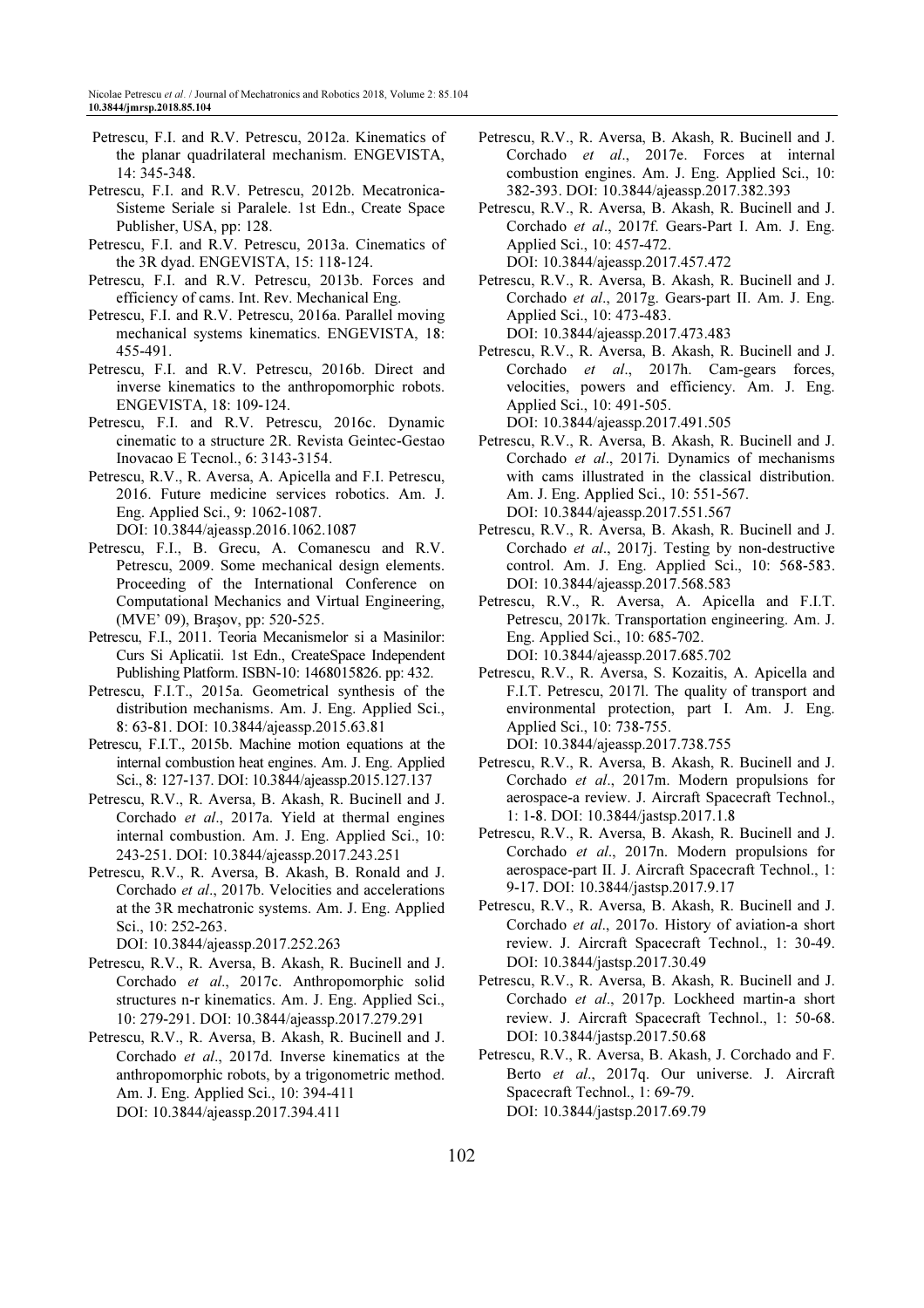- Petrescu, R.V., R. Aversa, B. Akash, J. Corchado and F. Berto et al., 2017r. What is a UFO? J. Aircraft Spacecraft Technol., 1: 80-90. DOI: 10.3844/jastsp.2017.80.90
- Petrescu, R.V., R. Aversa, B. Akash, J. Corchado and F. Berto et al., 2017s. About bell helicopter FCX-001 concept aircraft-a short review. J. Aircraft Spacecraft Technol., 1: 91-96. DOI: 10.3844/jastsp.2017.91.96
- Petrescu, R.V., R. Aversa, B. Akash, J. Corchado and F. Berto et al., 2017t. Home at airbus. J. Aircraft Spacecraft Technol., 1: 97-118. DOI: 10.3844/jastsp.2017.97.118
- Petrescu, R.V., R. Aversa, B. Akash, J. Corchado and F. Berto et al., 2017u. Airlander. J. Aircraft Spacecraft Technol., 1: 119-148. DOI: 10.3844/jastsp.2017.119.148
- Petrescu, R.V., R. Aversa, B. Akash, J. Corchado and F. Berto et al., 2017v. When boeing is dreaming-a review. J. Aircraft Spacecraft Technol., 1: 149-161. DOI: 10.3844/jastsp.2017.149.161
- Petrescu, R.V., R. Aversa, B. Akash, J. Corchado and F. Berto et al., 2017w. About Northrop Grumman. J. Aircraft Spacecraft Technol., 1: 162-185. DOI: 10.3844/jastsp.2017.162.185
- Petrescu, R.V., R. Aversa, B. Akash, J. Corchado and F. Berto et al., 2017x. Some special aircraft. J. Aircraft Spacecraft Technol., 1: 186-203. DOI: 10.3844/jastsp.2017.186.203
- Petrescu, R.V., R. Aversa, B. Akash, J. Corchado and F. Berto et al., 2017y. About helicopters. J. Aircraft Spacecraft Technol., 1: 204-223. DOI: 10.3844/jastsp.2017.204.223
- Petrescu, R.V., R. Aversa, B. Akash, F. Berto and A. Apicella et al., 2017z. The modern flight. J. Aircraft Spacecraft Technol., 1: 224-233. DOI: 10.3844/jastsp.2017.224.233
- Petrescu, R.V., R. Aversa, B. Akash, F. Berto and A. Apicella et al., 2017aa. Sustainable energy for aerospace vessels. J. Aircraft Spacecraft Technol., 1: 234-240. DOI: 10.3844/jastsp.2017.234.240
- Petrescu, R.V., R. Aversa, B. Akash, F. Berto and A. Apicella et al., 2017ab. Unmanned helicopters. J. Aircraft Spacecraft Technol., 1: 241-248. DOI: 10.3844/jastsp.2017.241.248
- Petrescu, R.V., R. Aversa, B. Akash, F. Berto and A. Apicella et al., 2017ac. Project HARP. J. Aircraft Spacecraft Technol., 1: 249-257. DOI: 10.3844/jastsp.2017.249.257
- Petrescu, R.V., R. Aversa, B. Akash, F. Berto and A. Apicella et al., 2017ad. Presentation of romanian engineers who contributed to the development of global aeronautics-part I. J. Aircraft Spacecraft Technol., 1: 258-271. DOI: 10.3844/jastsp.2017.258.271
- Petrescu, R.V., R. Aversa, B. Akash, F. Berto and A. Apicella et al., 2017ae. A first-class ticket to the planet mars, please. J. Aircraft Spacecraft Technol., 1: 272-281.
	- DOI: 10.3844/jastsp.2017.272.281
- Petrescu, R.V., R. Aversa, A. Apicella, M.M. Mirsayar and S. Kozaitis et al., 2018a. NASA started a propeller set on board voyager 1 after 37 years of break. Am. J. Eng. Applied Sci., 11: 66-77. DOI: 10.3844/ajeassp.2018.66.77
- Petrescu, R.V., R. Aversa, A. Apicella, M.M. Mirsayar and S. Kozaitis et al., 2018b. There is life on mars? Am. J. Eng. Applied Sci., 11: 78-91. DOI: 10.3844/ajeassp.2018.78.91
- Petrescu, R.V., R. Aversa, A. Apicella and F.I.T. Petrescu, 2018c. Friendly environmental transport. Am. J. Eng. Applied Sci., 11: 154-165. DOI: 10.3844/ajeassp.2018.154.165
- Petrescu, R.V., R. Aversa, B. Akash, T.M. Abu-Lebdeh and A. Apicella et al., 2018d. Buses running on gas. Am. J. Eng. Applied Sci., 11: 186-201. DOI: 10.3844/ajeassp.2018.186.201
- Petrescu, R.V., R. Aversa, B. Akash, T.M. Abu-Lebdeh and A. Apicella et al., 2018e. Some aspects of the structure of planar mechanisms. Am. J. Eng. Applied Sci., 11: 245-259.
	- DOI: 10.3844/ajeassp.2018.245.259
- Petrescu, RV., R. Aversa, T.M. Abu-Lebdeh, A. Apicella and F.I.T. Petrescu, 2018f. The forces of a simple carrier manipulator. Am. J. Eng. Applied Sci., 11: 260-272. DOI: 10.3844/ajeassp.2018.260.272
- Petrescu, RV., R. Aversa, T.M. Abu-Lebdeh, A. Apicella and F.I.T. Petrescu, 2018g. The dynamics of the otto engine. Am. J. Eng. Applied Sci., 11: 273-287. DOI: 10.3844/ajeassp.2018.273.287
- Petrescu, RV., R. Aversa, T.M. Abu-Lebdeh, A. Apicella and F.I.T. Petrescu, 2018h. NASA satellites help us to quickly detect forest fires. Am. J. Eng. Applied Sci., 11: 288-296.
	- DOI: 10.3844/ajeassp.2018.288.296
- Petrescu, RV., R. Aversa, T.M. Abu-Lebdeh, A. Apicella and F.I.T. Petrescu, 2018i. Kinematics of a mechanism with a triad. Am. J. Eng. Applied Sci., 11: 297-308. DOI: 10.3844/ajeassp.2018.297.308
- Petrescu, R.V., R. Aversa, A. Apicella and F.I.T. Petrescu, 2018j. Romanian engineering "on the wings of the wind". J. Aircraft Spacecraft Technol., 2: 1-18. DOI: 10.3844/jastsp.2018.1.18
- Petrescu, R.V., R. Aversa, A. Apicella and F.I.T. Petrescu, 2018k. NASA Data used to discover eighth planet circling distant star. J. Aircraft Spacecraft Technol., 2: 19-30. DOI: 10.3844/jastsp.2018.19.30